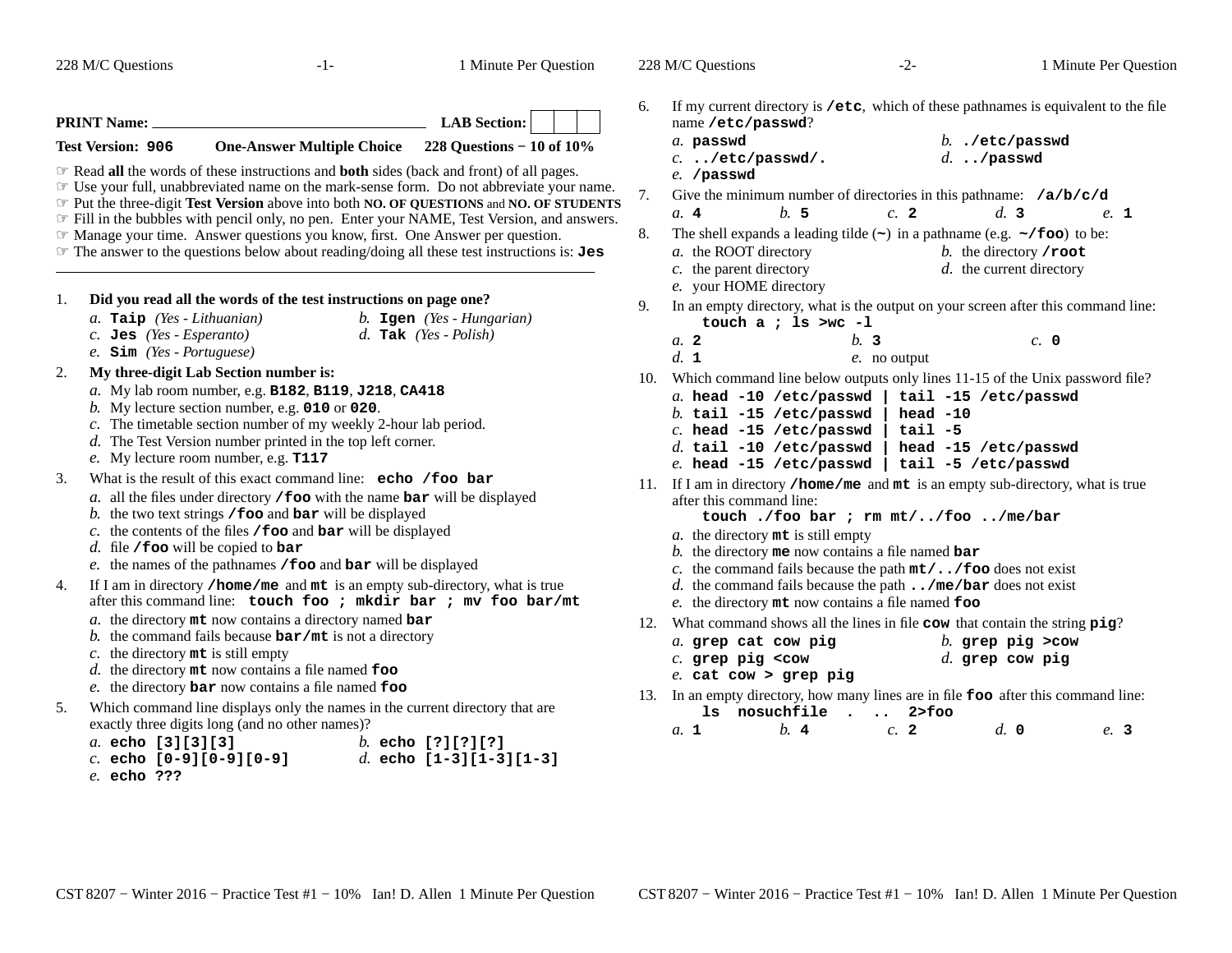| 228 M/C Questions                                                                                                                                                                                                                                                                                                                     | $-3-$<br>1 Minute Per Question           | 228 M/C Questions                                                                                                                                                                                                                                                        | $-4-$                                      | 1 Minute Per Quest                                                                     |
|---------------------------------------------------------------------------------------------------------------------------------------------------------------------------------------------------------------------------------------------------------------------------------------------------------------------------------------|------------------------------------------|--------------------------------------------------------------------------------------------------------------------------------------------------------------------------------------------------------------------------------------------------------------------------|--------------------------------------------|----------------------------------------------------------------------------------------|
| 14. What would you type to find the string tony in the file /etc/passwd?<br>a. grep tony /etc/passwd<br>$b.$ cat tony /etc/passwd<br>$c.$ find /etc/passwd -name tony -print<br>$d.$ find /etc/passwd -user tony -print<br>e. grep /etc/passwd tony<br>15. Which of these command line will make bar contain all of the content of f1 |                                          | 22. Which of the command lines below can generate a non-empty file?<br>a. cat foo >foo<br>$c.$ sort foo >foo<br>e. grep 'foo' foo >foo<br>23. If my current directory is /home, which of these pathnames is equivalent to the<br>pathname / $home/a/b/c$ ?<br>a/home/b/c | b $/a/b/c$                                 | $b.$ 1s foo >foo<br>$d.$ tail foo >foo<br>$c.$ ./a/b/c                                 |
| followed by all of the content of <b>f2</b> ?<br>a. cat $f1 f2 >bar$<br>$c.$ wc f1 f2 >bar<br>e. cp $f1 f2 >bar$                                                                                                                                                                                                                      | b. echo f1 f2 $>bar$<br>d. mv f1 f2 >bar | d. $/a/b/c$<br>24. If my current working directory is /home, and my HOME directory is<br>under the name $\mathbf{xx}$ ?                                                                                                                                                  | e/home/a/b/c                               | /home/foo, which command copies file /bin/ls into my HOME directory                    |
| 16. What is the output on your screen of this command line:<br>echo hi >hi ; head hi >hi ; wc hi<br>$b. 1 1 2 h$ i<br>a. no output<br>d. 2 2 4 hi<br>e. 1 1 3 hi                                                                                                                                                                      | $c.$ 000 hi                              | a. cp/home/./foo//bin/ls foo/xx<br>b. cp././foo//bin/ls/home/foo/xx<br>c. cp $\ldots$ //bin/./ls /foo/xx<br>d. cp.//bin/ls/foo/xx                                                                                                                                        |                                            |                                                                                        |
| 17. In an empty directory, how many arguments are passed to the $rm{rm}$ command in this<br>command line: date >a1 ; touch a2 ba ca >all ; rm a*<br>b.4<br>a. 1                                                                                                                                                                       | d.3<br>$c.$ none<br>e. 2                 | e. cp./foo///bin/ls./foo/./xx<br>25. What is the output of this command line in an empty directory: cat *<br>$a. *$                                                                                                                                                      |                                            |                                                                                        |
| 18. What is the output of this command line in an empty directory:<br>touch .12 .345 .6789 ; echo .??*<br>a. 12 . 345 . 6789<br>$b$ . no output                                                                                                                                                                                       |                                          | <i>b</i> . no output on screen<br>$c.$ .<br>d. an error message from $\texttt{cat}$ saying $*$ does not exist<br>e. .                                                                                                                                                    |                                            |                                                                                        |
| c. an error message from <b>echo</b> saying $\cdot$ ??* does not exist<br>$d. 32*$<br>$e.$ $.12$ $.345$ $.6789$                                                                                                                                                                                                                       |                                          | command: mv foo/me foo/bar<br>a. there is a second copy of the file $bar$ in the file named me                                                                                                                                                                           |                                            | 26. If foo is a sub-directory that contains only the file bar, what happens after this |
| 19. If I am in directory /home/me and mt is an empty sub-directory, what is true<br>after this command line: touch ./foo ; mv ./mt//foo /me/bar<br>a. the directory $m t / \dots$ now contains a file named bar<br>b. the directory $m$ t now contains only a file named bar                                                          |                                          | $b$ . an empty file named me is created<br>$c$ . the command fails because $bar$ is not a directory<br>$d$ . there is only the file named me in the directory now<br>e. the command fails because the name me does not exist                                             |                                            |                                                                                        |
| c. there is a second copy of the file $\bf{foo}$ in the file named $\bf{bar}$<br>d. the command fails because path $\cdot/\text{mt}/\cdot \cdot$ / foo does not exist<br>e. the command fails because path $\ldots$ /me/bar does not exist                                                                                            |                                          | 27. What is the output of this command line in an empty directory:<br>touch .a .b .c ; echo .??*<br>a. .a .b .c                                                                                                                                                          |                                            |                                                                                        |
| 20. How many lines are in the file out after this command line:<br>date >f ; ls $f$ >>f ; cat $f$ $f$ >out<br>$h$ . 0<br>a. 6                                                                                                                                                                                                         | d.2<br>c.4<br>e. 1                       | $b$ . no output<br>$c. 32*$<br>d $a.b.c$                                                                                                                                                                                                                                 |                                            |                                                                                        |
| 21. Which of these command line will make file <b>foo</b> contain all of the content of file<br>a followed by all of the content of file <b>b</b> ?<br>a. cat a >foo ; cat $b$ >>foo<br>b. cp a b $>$ foo<br>c. cp a >foo ; cp b >>foo<br>d. mv a b >foo<br>e. echo a b >foo                                                          |                                          | e. an error message from <b>echo</b> saying .??* does not exist<br>28. What is the output of this successful command sequence?<br>$a. /t$ wo<br>$c.$ /home/dir/two<br>e. /home/dir/one/two                                                                               | cd /home/dir ; mkdir one ; mkdir two ; pwd | b. /home/dir<br>d. /home/dir/one                                                       |

Minute Per Question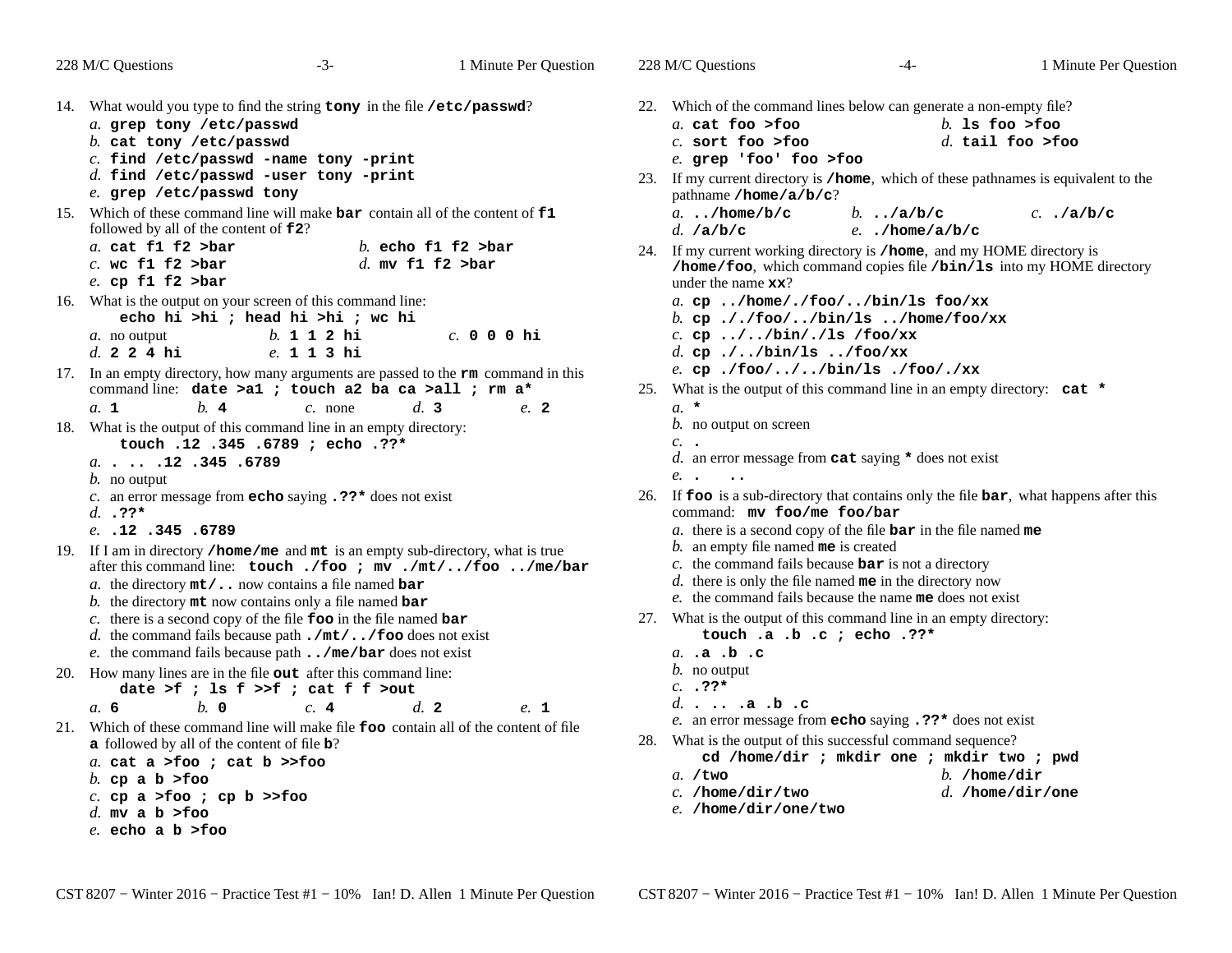228 M/C Questions

228 M/C Questions

 $-6$ - 1

|     | 228 M/C Questions<br>$-5-$                                                                                                                                                                                                                   | 1 Minute Per Question                                    |
|-----|----------------------------------------------------------------------------------------------------------------------------------------------------------------------------------------------------------------------------------------------|----------------------------------------------------------|
| 29. | Which command pipeline outputs the count of the number of manual page titles that<br>contain the keyword "sort"?                                                                                                                             |                                                          |
|     | a. man $-k$ sort   wc<br>$c.$ man sort ; wc<br>$e.$ man sort   wc                                                                                                                                                                            | $b$ . wc $-k$ sort<br>$d.$ wc man sort                   |
| 30. | If file foo contains 9 lines, each of which is the one-digit line number of the line in<br>the file $(1$ through $9$ ), what is the output on your screen of this command:<br>sort foo foo   tail $-4$   head $-1$<br>h.66<br>c. 1 1<br>a. 8 | d. 44<br>e. 6                                            |
| 31. | If my current directory is /etc, which of these pathnames is equivalent to the<br>pathname /etc/x/y?                                                                                                                                         |                                                          |
|     | a. $\cdot$ /x/y<br>b. $\cdot$ /etc/y<br>$d.$ ./etc/x/y<br>e. $/\mathbf{x}/\mathbf{y}$                                                                                                                                                        | $c.$ /etc/x/y                                            |
| 32. | Which command line displays only the non-hidden names in the current directory<br>that contain the case-insensitive word me (and no other names)?<br>a. echo *[Mm][Ee]*                                                                      | b. echo $*$ [me] $*$                                     |
|     | c. echo $*(M,m,E,e)*$<br>$e.$ echo ? [MmEe]?                                                                                                                                                                                                 | d. echo $*$ [MmEe]*                                      |
| 33. | In a manual page SYNOPSIS section, square brackets ([1]) mean:<br><i>a</i> . something that is optional<br>c. a GLOB pattern matching a list<br>e. an arithmetic expression                                                                  | b. something that is repeated<br>$d.$ no special meaning |
| 34. | In an empty directory, how many arguments are passed to the $rm$ command in this<br>command line: touch a a1 a2 ba ca ; rm a*                                                                                                                |                                                          |
| 35. | h <sub>2</sub><br>a.2<br>c. 1                                                                                                                                                                                                                | $d.$ none<br>e.4                                         |
|     | If /bin/bash is a file name, which pathname always leads to the same file?<br>a. $/$ $/$ $/$ bin $/$ bash<br>$c.$ /bin/bash/<br>$e.$ /bin/bash/.                                                                                             | b. $/bin/$ /bash<br>$d.$ ./bin/bash                      |
| 36. | If file $a$ contains 2 lines, and file $b$ contains 3 lines, then how many lines are output<br>on your screen by this command line: $cat a   cat b$                                                                                          |                                                          |
|     | b.5<br>a. no output<br>d. 0<br>$e^2$                                                                                                                                                                                                         | c.3                                                      |
| 37. | In a directory that contains only the file foo, what happens after this command:                                                                                                                                                             |                                                          |

## **cp foo bar**

- *a.* an empty file named **bar** is created
- *b.* the command fails because the name **bar** does not exist
- *c.* the command fails because **bar** is not a directory
- *d.* there is a copy of the file named **foo** in the file named **bar**
- *e.* there is only the file named **bar** in the directory now

38. Which pathname almost always leads to the same file named: **/etc/passwd**

- *a.* **/etc/passwd/.** *b.* **./etc/passwd** *c.* **/./etc/./passwd** *d.* **/etc/etc/../passwd** *e.* **/etc/../passwd**
- 39. In an empty directory, what is the output on your screen of this command line: **echo hi >foo >bar ; cat foo**
	- *a.* **hi >foo >bar**
	- *b.* no output
	- *c.* **hi**
	- *d.* **hi >foo**
	- *e.* **cat: foo: No such file or directory**
- 40. What is the output of this command line in an empty directory: **touch 1 2 3 .a .ab .abc ; echo [.]\***
	- *a.* **.a .ab .abc**
	- *b.* no output
	- *c.* an error message from **echo** saying **[.]\*** does not exist
	- *d.* **. .. .a .ab .abc**
	- *e.* **[.]\***
- 41. In which section of the manual do you find super-user and admin commands? *a.* 3*b.* <sup>2</sup> *c.* <sup>4</sup> *d.* <sup>8</sup> *e.* <sup>1</sup>
- 42. If **/bin/bash** is a file name, which pathname always leads to the same file?
	- *a.* **/bin/bin/../bash** *b.* **/bin/../bash** *c.* **/../bin/./bash** *d.* **./../bin/bash** *e.* **/bin/bash/.**
- 43. What is the output on your screen of this command line: **echo bat >pig ; echo one | tail pig**
	- *b.* an error message *a.* **one**
	- *c.* **bat**followed by **one** *d.* **one** followed by **bat**
	- *e.* **bat**
- 44. In an empty directory, what is the output on your screen after this command line: **echo hi >a ; sort \* 1>/dev/null**
	- *a.* **sort: \*: No such file or directory**
	- *b.* **<sup>a</sup>**
	- *c.* **sort: 1>/dev/null: No such file or directory**
	- *d.* **hi**
	- *e.* no output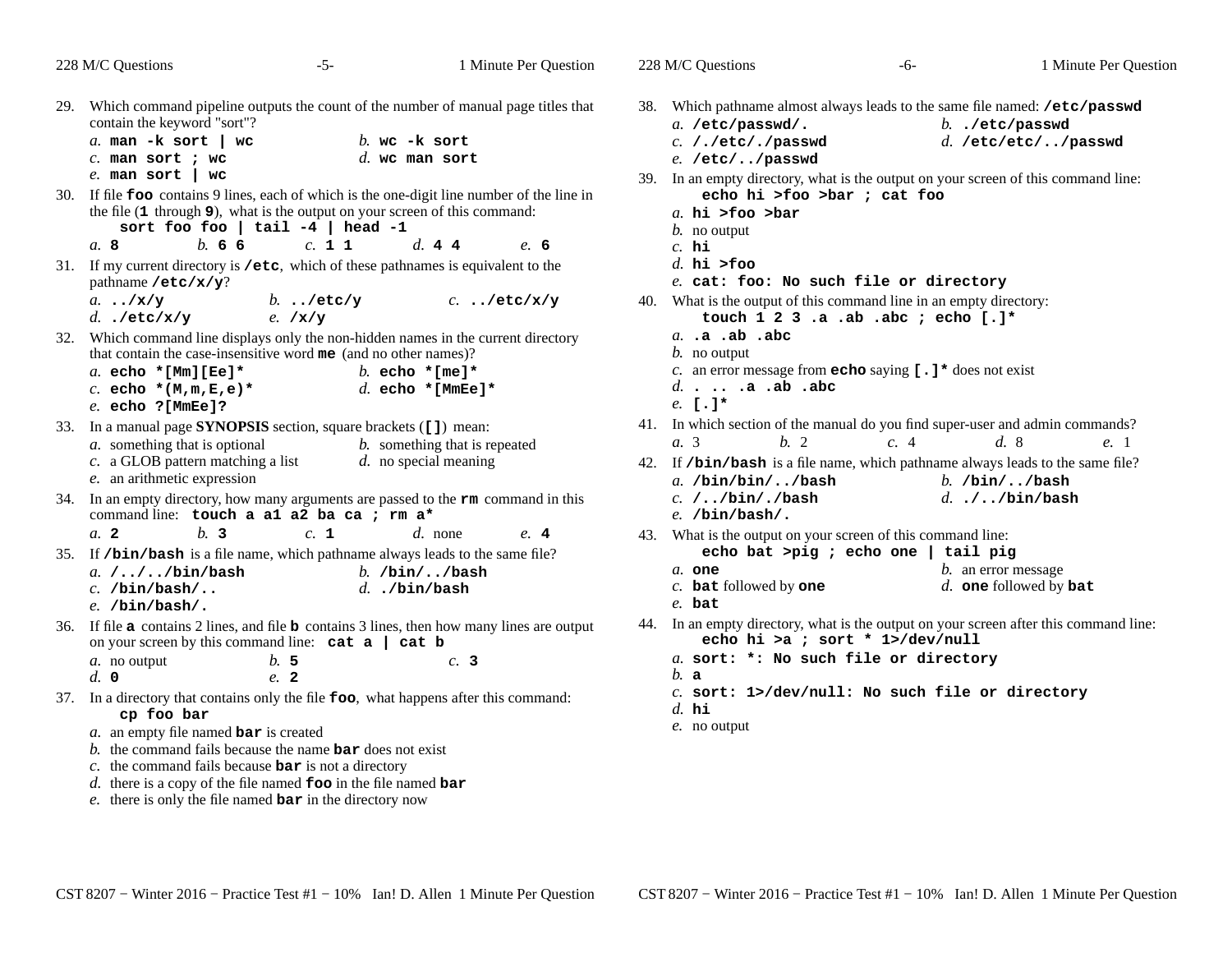|     | 228 M/C Questions                                                                                                                                                                                                                                                                                             | $-7-$                                                                                                                                     | 1 Minute Per Question                                                                                                              | 228 M/C Questions                                                                                                 |                       | -8-                                                                                                                                                                                                                                                                                      |                        | 1 Minute Per Question |
|-----|---------------------------------------------------------------------------------------------------------------------------------------------------------------------------------------------------------------------------------------------------------------------------------------------------------------|-------------------------------------------------------------------------------------------------------------------------------------------|------------------------------------------------------------------------------------------------------------------------------------|-------------------------------------------------------------------------------------------------------------------|-----------------------|------------------------------------------------------------------------------------------------------------------------------------------------------------------------------------------------------------------------------------------------------------------------------------------|------------------------|-----------------------|
|     | 45. In an empty directory, what happens after this command line:<br>mkdir a b c ; mv a b c<br>b. the directories $a, b$ , and $c$ are moved to the directory $c$<br>c. an error message: mv: target 'c' is not a directory<br>d. the directories $\bf{a}$ and $\bf{b}$ are appended to the directory $\bf{c}$ | a. the directories $a, b$ , and $c$ are moved to the current directory<br>e. the directories $a$ and $b$ are moved into the directory $c$ |                                                                                                                                    | 54. What is your HOME directory?<br>a. The directory that your shell is in now<br>$c$ . The directory named /home |                       | $b$ . The directory into which you are placed when you first log in<br>$d$ . This is where "root" goes when "root" logs in to the system<br>e. The top directory of the Unix/Linux/BSD/OSX file system tree<br>55. What is the output of this command line in an empty directory: echo * |                        |                       |
|     | 46. If file / <b>a</b> contains 3 lines, and file / <b>b</b> contains 5 lines, then how many lines are<br>$b. \, o$<br>a. 2                                                                                                                                                                                   | output on your screen by this command line: $cat /a$   sort /b<br>c.8                                                                     | d.5<br>e. 3                                                                                                                        | a. no output on screen<br>$b. *$<br>$c.$ .                                                                        |                       |                                                                                                                                                                                                                                                                                          |                        |                       |
| 47. | What is the Unix user name for the Super-User account?<br>a. administrator<br>$c.$ root<br>e. superuser                                                                                                                                                                                                       | $b.$ alterego<br>$d.$ master                                                                                                              |                                                                                                                                    | e. .<br>$\ddot{\phantom{0}}\cdot$<br>a. $/$ . $/$ /etc/./shadow                                                   |                       | d. an error message from echo saying $*$ does not exist<br>56. Which pathname almost always leads to the same file named: /etc/shadow                                                                                                                                                    | b. /etc/shadow/./.     |                       |
|     | a. grep 'compile' /etc/<br>$c.$ man compile<br>$e.$ find compile                                                                                                                                                                                                                                              |                                                                                                                                           | 48. Which command line lists all possible utilities available for compiling programs?<br>$b$ . man -k compile<br>d. locate compile | $c.$ ././etc/shadow<br>$e.$ /etc///shadow<br>pathname $/$ lib/ $x/y$ ?                                            |                       | 57. If my current directory is /1ib, which of these pathnames is equivalent to the                                                                                                                                                                                                       | d. /etc/shadow//       |                       |
|     | 49. In an empty directory, how many words are in file <b>foo</b> after this command line:<br>date >.bar >.out ; ls >foo                                                                                                                                                                                       |                                                                                                                                           |                                                                                                                                    | a. $/x/y$<br>d/lib/x/y                                                                                            |                       | $b.$ /lib/y<br>$e.$ ./lib/x/y                                                                                                                                                                                                                                                            |                        | $c. \ldots /x/y$      |
| 50. | h <sub>3</sub><br>a.4<br>To leave a shell and let the terminal window close, type:<br>a. exit<br>d. q                                                                                                                                                                                                         | c.2<br>$b.$ quit<br>$e.$ [CTRL-C]                                                                                                         | $d. \; \mathbf{0}$<br>$e.$ 1<br>$c.$ bye                                                                                           | a <sub>2</sub>                                                                                                    | $h$ . 4               | 58. In an empty directory, how many words are in file cow after this command line:<br>touch dog dog cat ; 1s >cow<br>c.3<br>59. If file $x$ contains ten lines, and file $y$ contains twenty lines, then how many lines                                                                  | d. 0                   | e. 1                  |
|     | 51. What is the output on your screen after this command line:<br>$a.$ dir/<br>$b$ . no output<br>c. $dir/$ .aa $dir/$ .bb<br>$d.$ dir/. dir/ dir/.aa dir/.bb<br>e. $dir/*$                                                                                                                                   | mkdir dir ; touch dir/.aa dir/.bb ; echo dir/*                                                                                            |                                                                                                                                    | are in file cat after this command line:<br>a. 60<br>you back to the command prompt?<br>$a^{\dagger}$ $AC$        | b.50<br>$h. \Delta u$ | sort $x \ y \ >z$ ; tail -5 $y \ >y$ ; sort $x \ y \ z \ >cat$<br>c.40<br>60. If you type the command sleep 60, which CTRL key will interrupt it and take<br>$c. \Delta$ R<br>61. Which command line tells you the recursive count of all pathnames under the                            | d.45<br>d. $\lambda$ I | e. 0<br>$e. \wedge D$ |
| 52. | Which pathname almost always leads to the same file named: /etc/passwd?<br>a/etc/passwd<br>C. /etc//etc/./passwd<br>e. /etc/./etc//passwd                                                                                                                                                                     |                                                                                                                                           | b. /etc/passwd/.<br>$d.$ /etc/passwd                                                                                               | current directory and all subdirectories?<br>$a.$ find $ $ wc<br>$d.$ wc "\$PWD"                                  |                       | b. 1s   $wc$<br>e. wc.<br>62. In an empty directory, what is the output on your screen after this command line:                                                                                                                                                                          | $c.$ wc $*$            |                       |
|     | 53. In an empty directory, how many words are in file out after this command line:<br>touch $1 \t2 \t3 \t2 \t1$ ; ls >out<br>h <sub>2</sub><br>a.4                                                                                                                                                            | c.5                                                                                                                                       | $d_{\rm c}$ 6<br>$e$ , 0                                                                                                           | b. a                                                                                                              |                       | echo hi >a ; ls nosuchfile 2>/dev/null<br>a. 1s: 2>/dev/null: No such file or directory<br>$c.$ is: nosuchfile: No such file or directory                                                                                                                                                |                        |                       |

- *d.* **nosuchfile**
- *e.* no output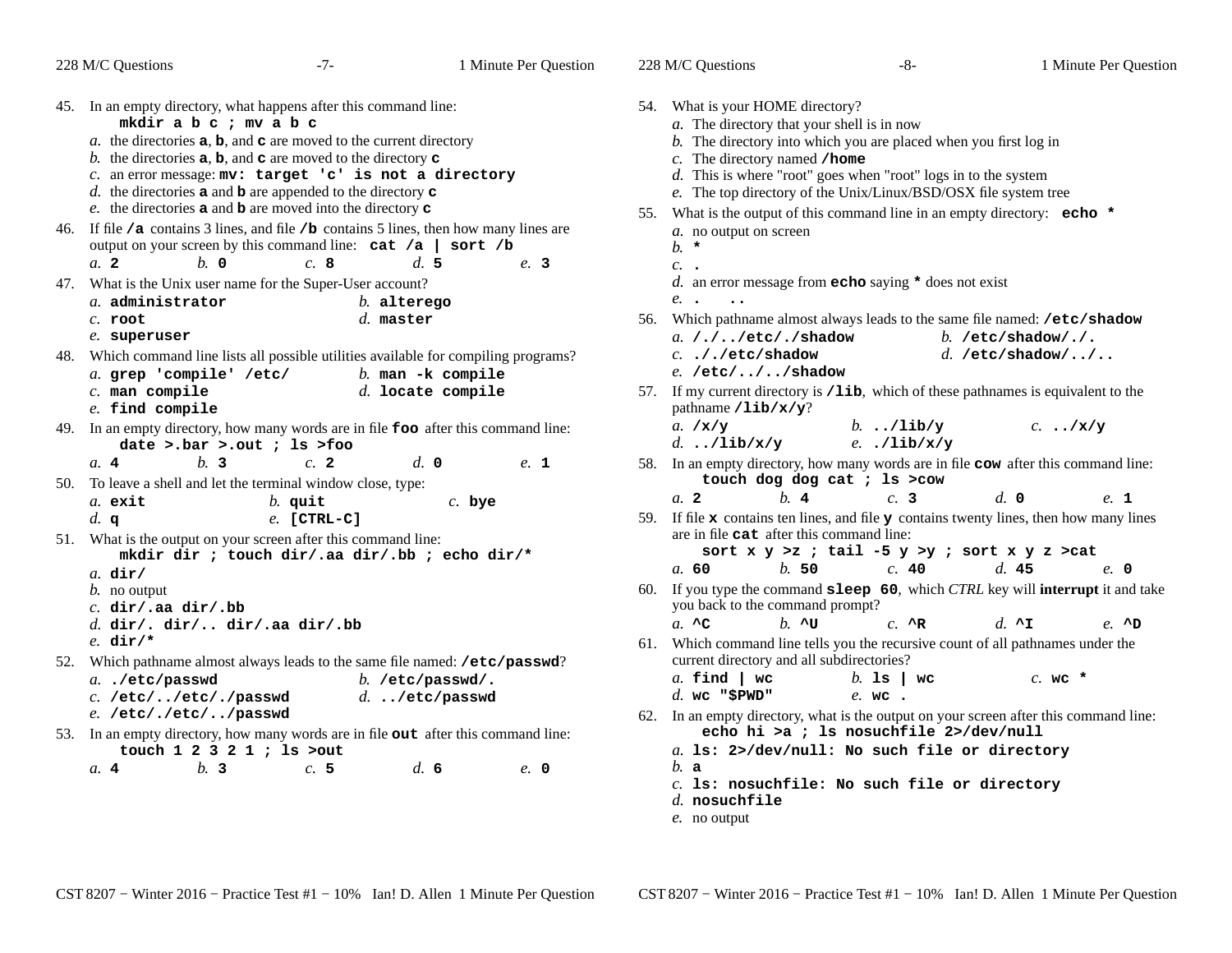|     | 228 M/C Questions                                                                                                                                                                     | $-9-$                                      | 1 Minute Per Question                                                                                                                                 |  | 228 M/C Questions                                                                                                                                                                                                                                                                  | $-10-$                                                                                                                                                                                      | 1 Minute Per Question                                                                                                                                                          |  |  |  |
|-----|---------------------------------------------------------------------------------------------------------------------------------------------------------------------------------------|--------------------------------------------|-------------------------------------------------------------------------------------------------------------------------------------------------------|--|------------------------------------------------------------------------------------------------------------------------------------------------------------------------------------------------------------------------------------------------------------------------------------|---------------------------------------------------------------------------------------------------------------------------------------------------------------------------------------------|--------------------------------------------------------------------------------------------------------------------------------------------------------------------------------|--|--|--|
|     | the file named <b>foo?</b><br>a. fgrep $\cdot$ /* foo<br>$c.$ fgrep $**$ foo<br>$e.$ fgrep foo $[*]$                                                                                  |                                            | 63. Which command below is the best way to find a line containing an asterisk $(*)$ in<br>b. fgrep foo $"$ *"<br>d. fgrep $*$ foo                     |  | command line: touch xx yy >zz 123 .a b. ; wc ??<br>a. 5<br>b. 1<br><i>a</i> . Two options, no arguments.                                                                                                                                                                           | c. 0                                                                                                                                                                                        | 71. In an empty directory, how many arguments are passed to the wc command in this<br>d.2<br>e. 4<br>72. How many arguments and options are there to the command: $wc - wc$ wc |  |  |  |
|     | how many lines are output on your screen by this command line:<br>tail thirty   cat twenty<br>b.50<br>a. 21                                                                           | c. 30                                      | 64. If file twenty contains twenty lines, and file thirty contains thirty lines, then<br>d.20<br>e. 0                                                 |  | $b$ . Two arguments, no options.<br>c. Two command name arguments and two bundled options.                                                                                                                                                                                         |                                                                                                                                                                                             | d. Two command line arguments, one of which contains two bundled options.<br>e. Two arguments, one of which is a single option and the other is a pathname.                    |  |  |  |
|     | 65. The command that creates a directory and all parent directories is:<br>a. touch $a/b/c$<br>c. mkdir $-r a/b/c$<br>e. $r$ mdir $-r$ a/b/c                                          |                                            | b. $rm-ra/b/c$<br>$d.$ mkdir -p a/b/c                                                                                                                 |  | line of typing is:<br>$h_{\cdot}$ +<br>$a_{\cdot}$ :                                                                                                                                                                                                                               | $c.$ @                                                                                                                                                                                      | 73. The shell meta-character used to separate multiple separate commands on the same<br>d.<br>$e_{\cdot}$ ;                                                                    |  |  |  |
|     | the file (1 through 9), what is the output on your screen of this command:                                                                                                            | cat foo foo   sort   tail $-4$   head $-1$ | 66. If file <b>foo</b> contains 9 lines, each of which is the one-digit line number of the line in                                                    |  | 74. Which pathname almost always leads to the same file named: /bin/ls<br>a. $/$ . $/bin/$ . /1s<br>b. $/$ ./bin $/$ ./ls/.<br>$c.$ /bin/./bin//ls<br>$d.$ ./bin/ls<br>$e.$ /bin//ls<br>75. In an empty directory, what happens after this command line:<br>touch a b c ; mv a b c |                                                                                                                                                                                             |                                                                                                                                                                                |  |  |  |
|     | a. 1<br>$d.$ no output                                                                                                                                                                | b.4<br>e. 8                                | c. 6                                                                                                                                                  |  |                                                                                                                                                                                                                                                                                    |                                                                                                                                                                                             |                                                                                                                                                                                |  |  |  |
|     | on your screen by this command line: $cat b   sort a$<br>$a. 3$ followed by 2<br>$d.$ 2 followed by 3                                                                                 | b.5<br>e. 2                                | 67. If file a contains 2 lines, and file <b>b</b> contains 3 lines, then how many lines are output<br>c.3                                             |  | a. an error message: mv: target 'c' is not a directory<br>b. the files $a, b$ , and $c$ are moved to the current directory<br>c. the files $\bf{a}$ and $\bf{b}$ are moved into the directory $\bf{c}$<br>d. the files $\bf{a}$ and $\bf{b}$ are appended to the file $\bf{c}$     |                                                                                                                                                                                             |                                                                                                                                                                                |  |  |  |
| 68. | name /etc/passwd?<br>a/etc/passwd/.<br>$c.$ passwd/.<br>e. /root/etc/passwd                                                                                                           |                                            | If my current directory is /etc, which of these pathnames is equivalent to the file<br>b. $\cdot/\cdot/\cdot/\cdot$ / etc/./passwd<br>d. ./etc/passwd |  | e. the files $a, b$ , and $c$ are moved to the directory $c$<br>sort foo foo   tail $-4$   head $-1$<br>a. 01 01                                                                                                                                                                   | 76. If file <b>foo</b> contains 99 lines, each of which is the two-digit line number of the line<br>in the file (01 through 99), what is the output on your screen of this command:<br>c.96 |                                                                                                                                                                                |  |  |  |
|     | 69. If directory dir contains these three four-character file names: .123, .124,<br>.7??, then what is the output on your screen of this command line:<br>echo dir/????               |                                            |                                                                                                                                                       |  | d.98<br>77. What is the possible output on your screen of this command line:                                                                                                                                                                                                       | b.0404<br>e.9696<br>echo wc >date ; sort date >date ; cat date                                                                                                                              |                                                                                                                                                                                |  |  |  |
|     | a. dir/.123 dir/.124 dir/.???<br>$b.$ dir/????<br>$c.$ echo: dir/????: No such file or directory<br>$d.$ dir/.123 dir/.124<br>$e$ . no output                                         |                                            |                                                                                                                                                       |  | a. Fri Mar 16 12:00:00 EST 2012<br><i>b</i> . no output on screen<br>$c. 1629$ date<br>$d.$ wc<br>e. 1 6 28 date                                                                                                                                                                   |                                                                                                                                                                                             |                                                                                                                                                                                |  |  |  |
|     | this command line: 1s 2>/dev/null nosuchfile<br>a. 1s: nosuchfile: No such file or directory<br>$b.$ mt<br>$c.$ bash: 2>/dev/null: command not found<br>d. no output<br>e. nosuchfile |                                            | 70. In a directory containing one file named $mt$ , what is the output on your screen after                                                           |  |                                                                                                                                                                                                                                                                                    |                                                                                                                                                                                             |                                                                                                                                                                                |  |  |  |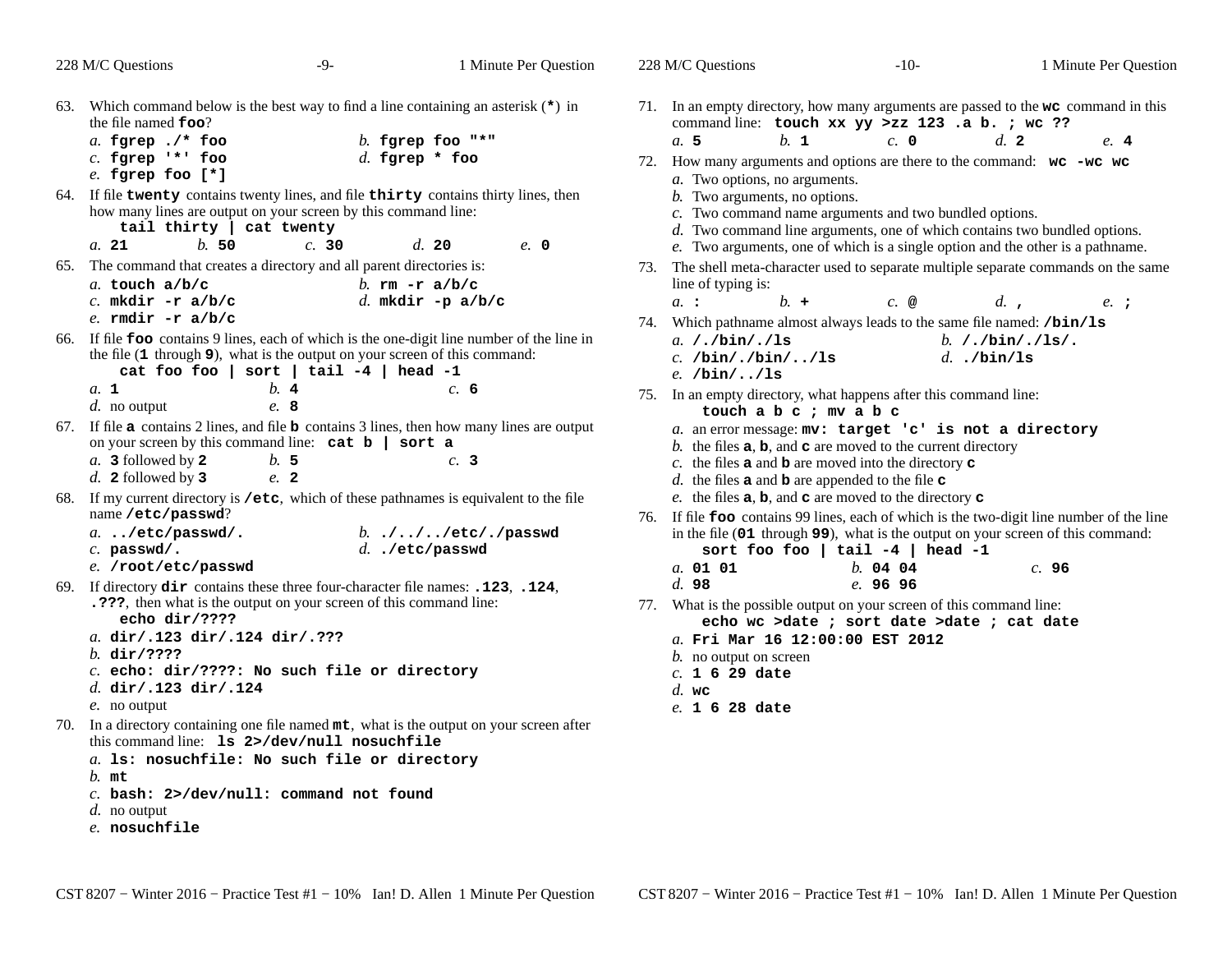|     | 228 M/C Questions                                                                                               | $-11-$                                                                                                                                                                                                                                                                                                                                                                                                         | 1 Minute Per Question                                                                                                                                     |            | 228 M/C Questions                                                                                     |                                                                             | $-12-$                                                                                                                                                                                                                                                                                                                        |                                              | 1 Minute Per Question              |
|-----|-----------------------------------------------------------------------------------------------------------------|----------------------------------------------------------------------------------------------------------------------------------------------------------------------------------------------------------------------------------------------------------------------------------------------------------------------------------------------------------------------------------------------------------------|-----------------------------------------------------------------------------------------------------------------------------------------------------------|------------|-------------------------------------------------------------------------------------------------------|-----------------------------------------------------------------------------|-------------------------------------------------------------------------------------------------------------------------------------------------------------------------------------------------------------------------------------------------------------------------------------------------------------------------------|----------------------------------------------|------------------------------------|
|     | directory, what is true after this command line:                                                                | touch new ; mv ./dir//new /myhome/old<br>a. there is a second copy of the file new in the file named old<br>b. the parent directory of $\dim$ now has a file named old in it<br>c. the command fails because the path $\ldots$ /myhome/old does not exist<br>$d.$ the directory $\text{dir}$ now contains only a file named $\text{old}$<br>e. the command fails because the path $./dir/$ /new does not exist | 78. If I am in my HOME directory named /home/myhome and dir is an empty sub-                                                                              |            | a. a . a bc . bc<br>$c$ . no output<br>$d.$ a bc<br>$e.$ [ab]*                                        |                                                                             | 84. What is the output of this command line in an empty directory:<br>touch a .a bc .bc def ; echo [ab]*<br>b. an error message from <b>echo</b> saying $[a\mathbf{b}]$ * does not exist<br>85. Which CTRL key will erase a full line of typing in a terminal window?                                                         |                                              |                                    |
|     | touch $1 \t2 \t.a. b ;$ echo.*<br>$a. \cdot \cdot \cdot \cdot a \cdot b$<br>b. 1 2<br>$d.$ .a.b<br>$e. \cdot$ * | 79. In an empty directory, what is the output on your screen after this command line:<br>c. an error message from $echo$ saying $.*$ does not exist                                                                                                                                                                                                                                                            |                                                                                                                                                           |            | $a. \wedge U$<br>$a.$ type [CTRL-C]<br>b. type $[CFRL-W]$<br>$d.$ type [CTRL-U]<br>$e.$ type [CTRL-D] | $h. \Delta D$                                                               | $c. \wedge c$<br>86. What do you do to erase an entire line of typing in the shell?<br>$c$ . select the line with the mouse and use the DEL key                                                                                                                                                                               | d. $\lambda$ I                               | $e. \ \Lambda$ R                   |
| 80. | a. cp /etc/passwd /me/foo<br>b. cp $\ldots$ //etc/passwd /me/foo<br>c. cp me///etc/passwd me/foo                | d. cp./me//etc/passwd/home/me/foo<br>e. cp /home/me//etc/passwd ./me/./foo                                                                                                                                                                                                                                                                                                                                     | If my current directory is /home, and my HOME directory is /home/me, which<br>command copies the password file into my HOME directory under the name foo? |            |                                                                                                       | $b$ . The file we has one line in it.                                       | 87. What is true about this command line: date >1s ; 1s -1s 1s >wc<br>a. The shell finds and executes three different commands.<br>$c$ . The <b>1s</b> command is executed more than once.<br>$d$ . The we command counts the output of the $1s$ command.<br>e. The 1s command receives the output of date on standard input. |                                              |                                    |
|     | directory, what is true after this command line:                                                                | 81. If I am in my HOME directory named /home/me and sub is an empty sub-<br>touch ./fil ; mv sub//fil /me/cat<br>a. the command fails because the path $\ldots$ /me/cat does not exist<br>b. the directory $sub/$ now has a file named cat in it<br>c. the command fails because the path $sub/$ / $fill$ does not exist<br>$d.$ the directory sub now contains only a file named cat                          |                                                                                                                                                           | 88.<br>89. | The basic purpose of a shell is:<br>a. to format hard drives<br>e. to expand pathnames                | c. to find and run commands<br>$d.$ to search for strings inside text files | b. to program system administration backup procedures<br>Given an existing file of yours named cat, what is the output on your screen of                                                                                                                                                                                      |                                              |                                    |
|     |                                                                                                                 | e. there is a second copy of the file $\text{fill}$ in the file named cat<br>82. If foo is a sub-directory that contains only the file bar, what happens after this                                                                                                                                                                                                                                            |                                                                                                                                                           |            | a. 0 0 0 cat<br>d. 1 1 3 cat                                                                          |                                                                             | this command line: echo xx > cat ; head cat > cat ; wc cat<br>$b$ . no output<br>e. 1 1 2 cat                                                                                                                                                                                                                                 |                                              | c. 2 2 4 cat                       |
|     | command: cp foo/bar ./foo//me<br>$d$ . the directory <b>foo</b> is now empty                                    | a. there is a second copy of the file $bar$ in the file named me<br>b. the directory $f$ co now contains only a file named me<br>c. the command fails because the name $\text{foo}/\text{bar}$ does not exist                                                                                                                                                                                                  |                                                                                                                                                           |            | a. apropos compile<br>$c.$ locate compile<br>$e$ . man compile                                        |                                                                             | 90. Which command line lists all possible utilities available for compiling programs?                                                                                                                                                                                                                                         | $b.$ grep compile /etc/<br>$d.$ find compile |                                    |
|     | a. head out<br>$d.$ sort out                                                                                    | e. there is a second copy of the file $bar$ in directory $f$ oo<br>83. Which command line below does <i>not</i> show any lines from inside the file out?<br>$b$ . we out<br>e. more out                                                                                                                                                                                                                        | $c.$ tail out                                                                                                                                             |            | $a. \wedge D$                                                                                         | back to the command prompt?<br>$h. \Delta E$                                | 91. If you type the command cat, which CTRL key will send an EOF and take you<br>$c. \wedge c$                                                                                                                                                                                                                                | d. $\sim$ u                                  | $e. \quad^{\mathsf{A}} \mathbb{R}$ |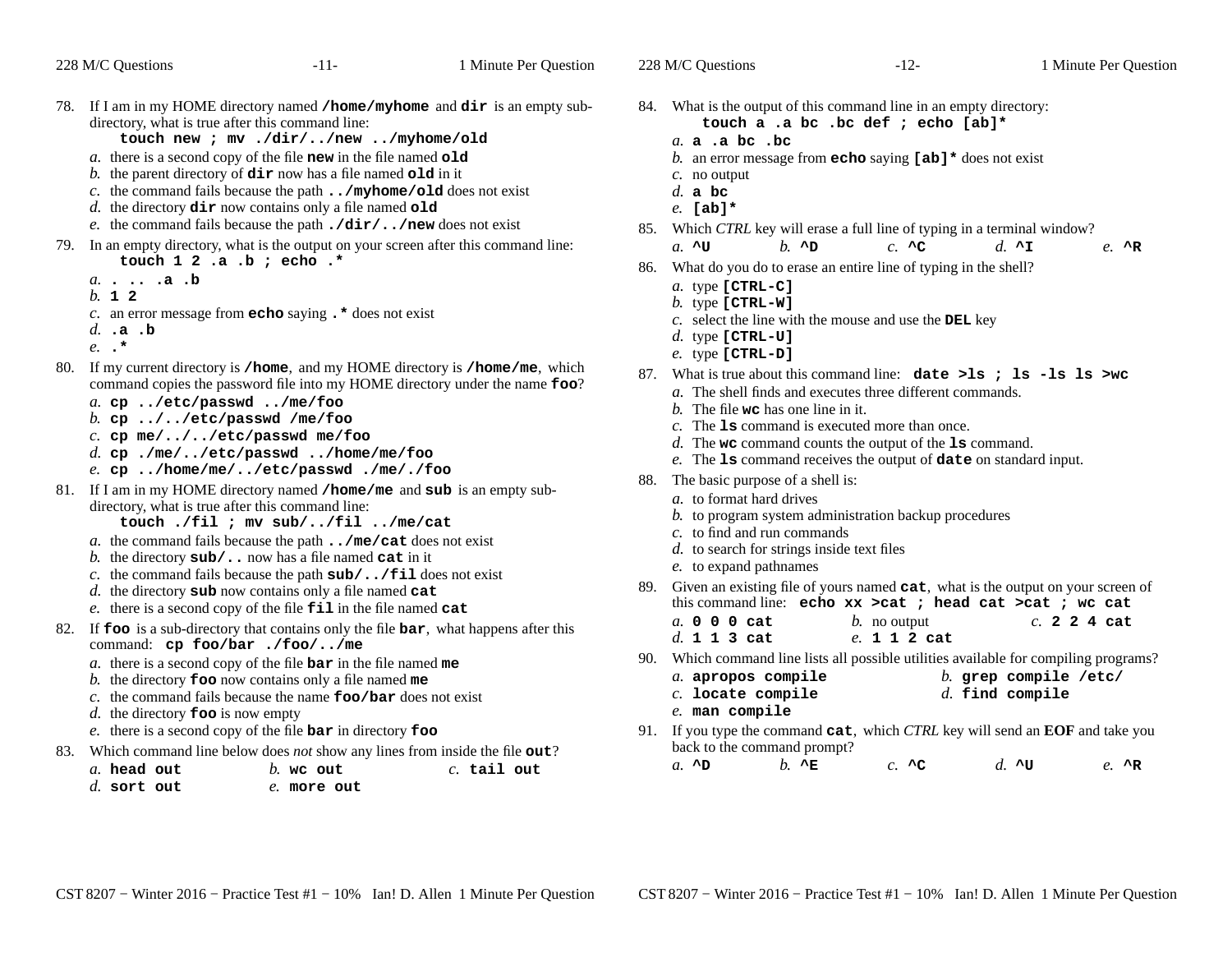|     | 228 M/C Questions                                                                                                                                                                                           | $-13-$                            | 1 Minute Per Question                                   | 228 M/C Questions                                                                                                                                                                   | $-14-$                                                                                                                          | 1 Minute Per Question |       |
|-----|-------------------------------------------------------------------------------------------------------------------------------------------------------------------------------------------------------------|-----------------------------------|---------------------------------------------------------|-------------------------------------------------------------------------------------------------------------------------------------------------------------------------------------|---------------------------------------------------------------------------------------------------------------------------------|-----------------------|-------|
|     | 92. What command can you use to delete a directory that isn't empty?<br>$a.$ rm $-r$ dir<br>$c.$ deltree -r dir<br>e. deldir -r dir                                                                         | $b.$ del -r dir                   | $d.$ rmdir $-r$ dir                                     | 101. If file foo contains 9 lines, each of which is the one-digit line number of the line in<br>b.5<br>a. 8                                                                         | the file (1 through 9), what is the output on your screen of this command:<br>cat foo foo   sort -r   head -4   tail -1<br>c. 6 | d.7<br>e. 9           |       |
|     | 93. What is the output of this command line in an empty directory:<br>touch 1 .1 23 .23 456 ; echo [12]*<br>a. 1 .1 23 .23 456<br>b. 1 .1 23 .23                                                            |                                   |                                                         | 102. How many words are in the file $x$ after this command line:<br>$h_{\cdot}$ 1<br>a.3<br>103. Which of these characters is not a shell GLOB meta-character?                      | echo $1$ 2 >x; echo $3$ >x; echo $4$ >>x<br>c.2                                                                                 | d.4<br>e. 0           |       |
|     | c. 123<br>d. [12]*<br>e. an error message from <b>echo</b> saying $[ab]$ to does not exist                                                                                                                  |                                   |                                                         | $h$ ?<br>a. [<br>104. If the current directory contains 10 visible files and 15 visible sub-directories, what                                                                       | $c.$ 1<br>is the output on your screen of this command: $1s -d \cdot /$ .                                                       | $d \star$<br>$e.$ #   |       |
|     | 94. If my current directory is /bin, which of these pathnames is equivalent to the file<br>name $/bin/ls?$<br>a. /root/bin/ls<br>d. $./bin/ls$                                                              | b $\lambda$ bin/ls/.<br>$e.$ ls/. | $c. \ldots / \ldots / \text{bin}/\text{ls}$             | a. 15 directory names<br>$b$ . no output<br>$c.$ 25 pathnames<br>d. an error message because $\star$ / . does not exist                                                             |                                                                                                                                 |                       |       |
|     | 95. In an empty directory, what is the output on your screen after this command line:<br>echo hi >a ; ls >wc -l<br>a.2<br>b. a                                                                              |                                   | $c$ . no output                                         | $e. *$ /.<br>105. If my current working directory is $\sqrt{var}$ , which command copies the password file<br>into directory / $\text{var}/\text{ian}$ under the name $\text{bar?}$ |                                                                                                                                 |                       |       |
|     | d. 1<br>$e$ , 0<br>96. If file /a contains 40 lines, and file /b contains 60 lines, then how many lines are<br>output on your screen by this command line:<br>sort /a /b   cat /a   cat /b                  |                                   |                                                         | a. cp.//etc/passwd/ian/bar<br>b. cp./ian///etc/passwd ian/bar<br>$c.$ cp //etc/./passwd /ian/bar                                                                                    | d. cp /var/./ian//etc/passwd ./ian/./bar                                                                                        |                       |       |
|     | b. 160<br>a. 200<br>97. What is the output on your screen after this command line:<br>echo hi >a ; ls $a > wc$                                                                                              | c. 100                            | d.60<br>e. 40                                           | 106. If my current working directory is /home, and my HOME directory is                                                                                                             | e. cp././ian//etc/passwd/var/ian/bar<br>/home/me, which command copies the password file into my HOME directory                 |                       |       |
| 98. | a. 1 1 3<br>d.3<br>e. 2<br>The purpose of the <b>PS1</b> shell variable is:<br>a. to set the shell prompt<br>b. to protect your HOME directory from access                                                  | b. no output                      | c. 1 1 2                                                | under the name <b>foo?</b><br>a. cp /etc/passwd /me/foo<br>$c.$ cp $\ldots$ //etc/passwd /me/foo<br>e. cp /etc/passwd ./me/foo                                                      | b. cp /home/me//etc/passwd ./me/./foo<br>d. cp/me//etc/passwd/home/me/foo                                                       |                       |       |
|     | c. to list your suspended jobs<br>$d.$ to allow access to the ROOT directory<br>e. to find patterns inside a text file                                                                                      |                                   |                                                         | 107. If file ten contains ten lines, and file twenty contains twenty lines, then how<br>cat twenty   sort ten                                                                       | many lines are output on your screen by this command line:                                                                      |                       |       |
|     | 99. In an empty directory, what is the output on your screen after this command line:<br>1s nosuchfile 2>out<br>a nosuchfile<br>$c.$ 2 not found<br>e. no output                                            |                                   | $b$ . nosuchfile not found<br>d. nosuchfile 2 not found | b. 10<br>a.30                                                                                                                                                                       | $c. \; 0$                                                                                                                       | d.20                  | e. 60 |
|     | 100. If file /a contains 3 lines, and file /b contains 5 lines, then how many lines are in<br>file $\angle$ c after this command line:<br>cat /a /b >/c ; sort /c >/c ; sort /c /a /b >/c<br>$h$ 0<br>a. 16 | c.3                               | d.8<br>e. 5                                             |                                                                                                                                                                                     |                                                                                                                                 |                       |       |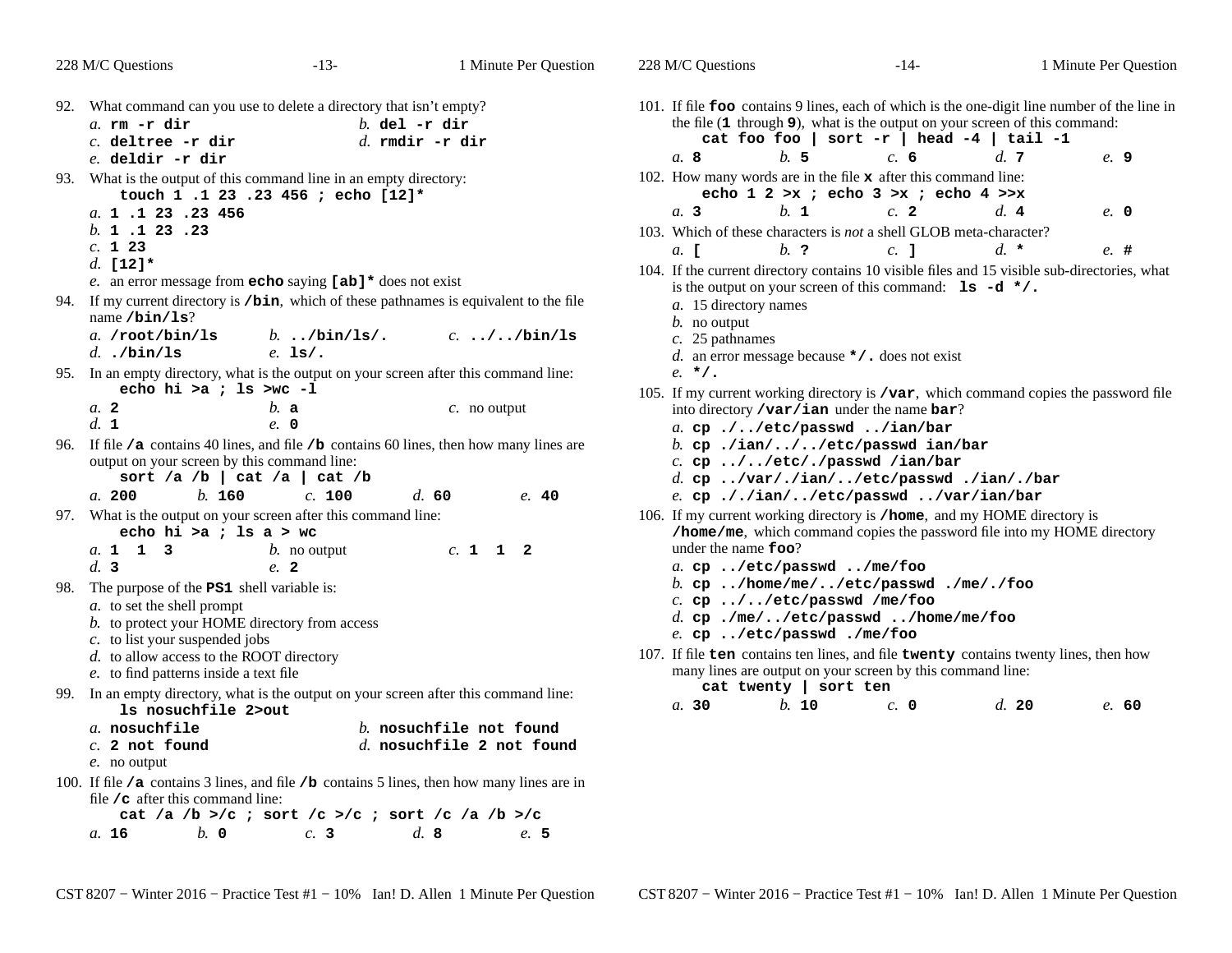| 228 M/C Questions                                                                                                                                      | $-15-$                                                                                                                                                                                                                                                                                                                                                                                                                        | 1 Minute Per Question                                                                                  | 228 M/C Questions                                                          | $-16-$                                                                                                                                                                                                                                                                                                                                                                                                                                 |
|--------------------------------------------------------------------------------------------------------------------------------------------------------|-------------------------------------------------------------------------------------------------------------------------------------------------------------------------------------------------------------------------------------------------------------------------------------------------------------------------------------------------------------------------------------------------------------------------------|--------------------------------------------------------------------------------------------------------|----------------------------------------------------------------------------|----------------------------------------------------------------------------------------------------------------------------------------------------------------------------------------------------------------------------------------------------------------------------------------------------------------------------------------------------------------------------------------------------------------------------------------|
| 108. If I am in my HOME directory named /home/me and dir is an empty sub-<br>directory, what is true after this command line:                          | touch new ; mv ./dir//new /me/old<br>a. the parent directory of $\text{dir}$ now has a file named $\text{old}$ in it<br>b. the command fails because the path $./dir/$ /new does not exist<br>c. the directory $\text{dir}$ now contains only a file named $\text{old}$<br>$d.$ there is a second copy of the file named new in the file named $old$<br>e. the command fails because the path $\ldots$ /me/old does not exist |                                                                                                        | directory, what is true after this command line:                           | 114. If I am in my HOME directory named /home/myhome and a<br>touch ./fil ; mv sub//fil /myhome/o<br>a. the command fails because the path $sub/$ / $fil$ does no<br>b. the command fails because the path $\ldots$ /myhome/cat do<br>c. the directory $sub/$ now has a file named cat in it<br>d. there is a second copy of the file $\texttt{fill}$ in the file named cat<br>e. the directory sub now contains only a file named cat |
| 109. If /etc/shadow is a file name, which pathname always leads to the same file?<br>$a. /etc/$ //shadow<br>$c.$ /etc/shadow/./.<br>$e.$ /etc/shadow// |                                                                                                                                                                                                                                                                                                                                                                                                                               | b. $/$ . $/$ /etc/./shadow<br>$d.$ ././etc/shadow                                                      | $a.$ foo<br>$d.$ \$HOME/foo                                                | 115. Which of these pathnames is <i>not</i> an absolute pathname (after a<br>$b. \sim$ /foo<br>$c$ .<br>$e.$ /foo<br>116. If file foo contains 99 lines, each of which is the two-digit lin                                                                                                                                                                                                                                            |
| b.2<br>a.3                                                                                                                                             | command line: touch al a2 ac ba .a ; cat a*<br>c. 1                                                                                                                                                                                                                                                                                                                                                                           | 110. In an empty directory, how many arguments are passed to the cat command in this<br>d.4<br>e. none | a. 02                                                                      | in the file (01 through 99), what is the output on your screen<br>sort -r foo foo   tail -4   head -1<br>b.96<br>c.                                                                                                                                                                                                                                                                                                                    |
| 111. What is an operating system?<br>a. A web-browser program.<br>b. A word-processing computer program.<br>$d.$ A video display card.                 | c. A computer program that manages the hardware.                                                                                                                                                                                                                                                                                                                                                                              |                                                                                                        | d. 04 04<br>$a.$ ./etc/passwd<br>$c.$ /etc///passwd<br>$e.$ //etc/./passwd | e. 98<br>117. If /etc/passwd is a file name, which pathname always lead<br>$b.$ /etc/passy<br>d. /etc/passy                                                                                                                                                                                                                                                                                                                            |
| e. An accounting package program.                                                                                                                      |                                                                                                                                                                                                                                                                                                                                                                                                                               |                                                                                                        | 118. The option to 1s that shows hidden names is:                          |                                                                                                                                                                                                                                                                                                                                                                                                                                        |
| 112. What is in file foo after this command line: echo 1 2 > foo 3                                                                                     |                                                                                                                                                                                                                                                                                                                                                                                                                               |                                                                                                        | $h_{-1}$<br>$a. -1$                                                        | $c. -a$<br>$d. -h$                                                                                                                                                                                                                                                                                                                                                                                                                     |
| a. echo 1 2<br>$c.$ nothing (empty file)<br>e. 1 2<br>113. How can you ask the <b>bash</b> (Linux) shell to complete commands or file names for        | b.3<br>d. 1 2 3                                                                                                                                                                                                                                                                                                                                                                                                               |                                                                                                        | b. Is $/bin/*$<br>c. sum /bin/*   sort -nr   head -1                       | 119. Which command line shows the file in /bin with the largest<br>a. cat /bin/*   sum   sort -nr   head -1<br>$sum \mid sort - nr \mid head -1$                                                                                                                                                                                                                                                                                       |
| you?                                                                                                                                                   | a. Type the first part of the command or file name and press the [CTRL] - [D]                                                                                                                                                                                                                                                                                                                                                 |                                                                                                        | $d.$ sum /bin<br>$e.$ cat /bin                                             | sort $-nr$   head $-1$<br>$sum   sort - nr  head -1$                                                                                                                                                                                                                                                                                                                                                                                   |
| kev.                                                                                                                                                   |                                                                                                                                                                                                                                                                                                                                                                                                                               |                                                                                                        |                                                                            | 120. If directory <b>dir</b> contains only these four three-character file n                                                                                                                                                                                                                                                                                                                                                           |
| key.                                                                                                                                                   | b. Type the first part of the command or file name and press the $[ALT] - [F1]$                                                                                                                                                                                                                                                                                                                                               |                                                                                                        | echo dir/*                                                                 | .th, .f., then what is the output on your screen of this com-                                                                                                                                                                                                                                                                                                                                                                          |
|                                                                                                                                                        | c. Type the first part of the command or file name and press the $[CTRL] - [C]$<br>key.<br>d. Type the first part of the command or file name and press the [ALT] key.<br>e. Type the first part of the command or file name and press the [TAB] key.                                                                                                                                                                         |                                                                                                        |                                                                            |                                                                                                                                                                                                                                                                                                                                                                                                                                        |
|                                                                                                                                                        |                                                                                                                                                                                                                                                                                                                                                                                                                               |                                                                                                        |                                                                            | b. dir/. dir/ dir/.on dir/.tw dir/.th dir                                                                                                                                                                                                                                                                                                                                                                                              |
|                                                                                                                                                        |                                                                                                                                                                                                                                                                                                                                                                                                                               |                                                                                                        |                                                                            | $d.$ dir/.on dir/.tw dir/.th                                                                                                                                                                                                                                                                                                                                                                                                           |
|                                                                                                                                                        |                                                                                                                                                                                                                                                                                                                                                                                                                               |                                                                                                        |                                                                            | 121. Which command line displays only the non-hidden names in the                                                                                                                                                                                                                                                                                                                                                                      |

| If I am in my HOME directory named /home/myhome and sub is an empty sub-<br>directory, what is true after this command line:<br>touch ./fil ; mv sub//fil /myhome/cat<br>a. the command fails because the path $sub/$ / $fill$ does not exist<br>b. the command fails because the path $\ldots$ /myhome/cat does not exist<br>c. the directory $sub/$ now has a file named cat in it<br>d. there is a second copy of the file $\pm i \mathbf{1}$ in the file named cat<br>e. the directory sub now contains only a file named cat |                |                  |              |
|-----------------------------------------------------------------------------------------------------------------------------------------------------------------------------------------------------------------------------------------------------------------------------------------------------------------------------------------------------------------------------------------------------------------------------------------------------------------------------------------------------------------------------------|----------------|------------------|--------------|
| Which of these pathnames is not an absolute pathname (after all shell expansions)?<br>$a$ . foo                                                                                                                                                                                                                                                                                                                                                                                                                                   | b. $\sim$ /foo |                  | $c. / /$ foo |
| $d.$ \$HOME/foo                                                                                                                                                                                                                                                                                                                                                                                                                                                                                                                   | $e.$ /foo      |                  |              |
| If file <b>foo</b> contains 99 lines, each of which is the two-digit line number of the line                                                                                                                                                                                                                                                                                                                                                                                                                                      |                |                  |              |
| in the file (01 through 99), what is the output on your screen of this command:                                                                                                                                                                                                                                                                                                                                                                                                                                                   |                |                  |              |
| sort -r foo foo   tail -4   head -1                                                                                                                                                                                                                                                                                                                                                                                                                                                                                               |                |                  |              |
| a. 02                                                                                                                                                                                                                                                                                                                                                                                                                                                                                                                             | b. 96          |                  | $c.$ 96 96   |
| d. 04 04                                                                                                                                                                                                                                                                                                                                                                                                                                                                                                                          | e. 98          |                  |              |
| If /etc/passwd is a file name, which pathname always leads to the same file?                                                                                                                                                                                                                                                                                                                                                                                                                                                      |                |                  |              |
| a/etc/passwd                                                                                                                                                                                                                                                                                                                                                                                                                                                                                                                      |                | b. /etc/passwd/. |              |
| $c.$ /etc///passwd                                                                                                                                                                                                                                                                                                                                                                                                                                                                                                                |                | d. /etc/passwd// |              |
| $e.$ //etc/./passwd                                                                                                                                                                                                                                                                                                                                                                                                                                                                                                               |                |                  |              |
| The option to $1s$ that shows hidden names is:                                                                                                                                                                                                                                                                                                                                                                                                                                                                                    |                |                  |              |
| $h_{-1}$<br>$a. -1$                                                                                                                                                                                                                                                                                                                                                                                                                                                                                                               | $c. -a$        | $d_{-}$ -h       | $e. -i$      |
| Which command line shows the file in /bin with the largest checksum?                                                                                                                                                                                                                                                                                                                                                                                                                                                              |                |                  |              |
| a. cat /bin/*   sum   sort -nr   head -1                                                                                                                                                                                                                                                                                                                                                                                                                                                                                          |                |                  |              |
| b. 1s /bin/*   sum   sort -nr   head -1                                                                                                                                                                                                                                                                                                                                                                                                                                                                                           |                |                  |              |
| $c.$ sum /bin/*   sort -nr   head -1                                                                                                                                                                                                                                                                                                                                                                                                                                                                                              |                |                  |              |
| d. sum /bin   sort -nr   head -1                                                                                                                                                                                                                                                                                                                                                                                                                                                                                                  |                |                  |              |
| e. cat /bin   sum   sort -nr   head -1                                                                                                                                                                                                                                                                                                                                                                                                                                                                                            |                |                  |              |
| If directory dir contains only these four three-character file names: .on, .tw,                                                                                                                                                                                                                                                                                                                                                                                                                                                   |                |                  |              |
| .th, .f., then what is the output on your screen of this command line:                                                                                                                                                                                                                                                                                                                                                                                                                                                            |                |                  |              |
| echo dir/*                                                                                                                                                                                                                                                                                                                                                                                                                                                                                                                        |                |                  |              |
| a. $dir/*$                                                                                                                                                                                                                                                                                                                                                                                                                                                                                                                        |                |                  |              |
| b. dir/. dir/ dir/.on dir/.tw dir/.th dir/.f.<br>$c.$ dir/.f.                                                                                                                                                                                                                                                                                                                                                                                                                                                                     |                |                  |              |
| d. dir/.on dir/.tw dir/.th                                                                                                                                                                                                                                                                                                                                                                                                                                                                                                        |                |                  |              |
| e. no output                                                                                                                                                                                                                                                                                                                                                                                                                                                                                                                      |                |                  |              |
| Which command line displays only the non-hidden names in the current directory                                                                                                                                                                                                                                                                                                                                                                                                                                                    |                |                  |              |
| that contain the letter <b>a</b> (and no other names)?                                                                                                                                                                                                                                                                                                                                                                                                                                                                            |                |                  |              |
|                                                                                                                                                                                                                                                                                                                                                                                                                                                                                                                                   |                |                  |              |

Minute Per Question

| $a.$ echo [a] |  | b. echo $a^*$ |  | $c.$ echo *a* |  |
|---------------|--|---------------|--|---------------|--|
| d. echo $*$ a |  | e. echo ?a?   |  |               |  |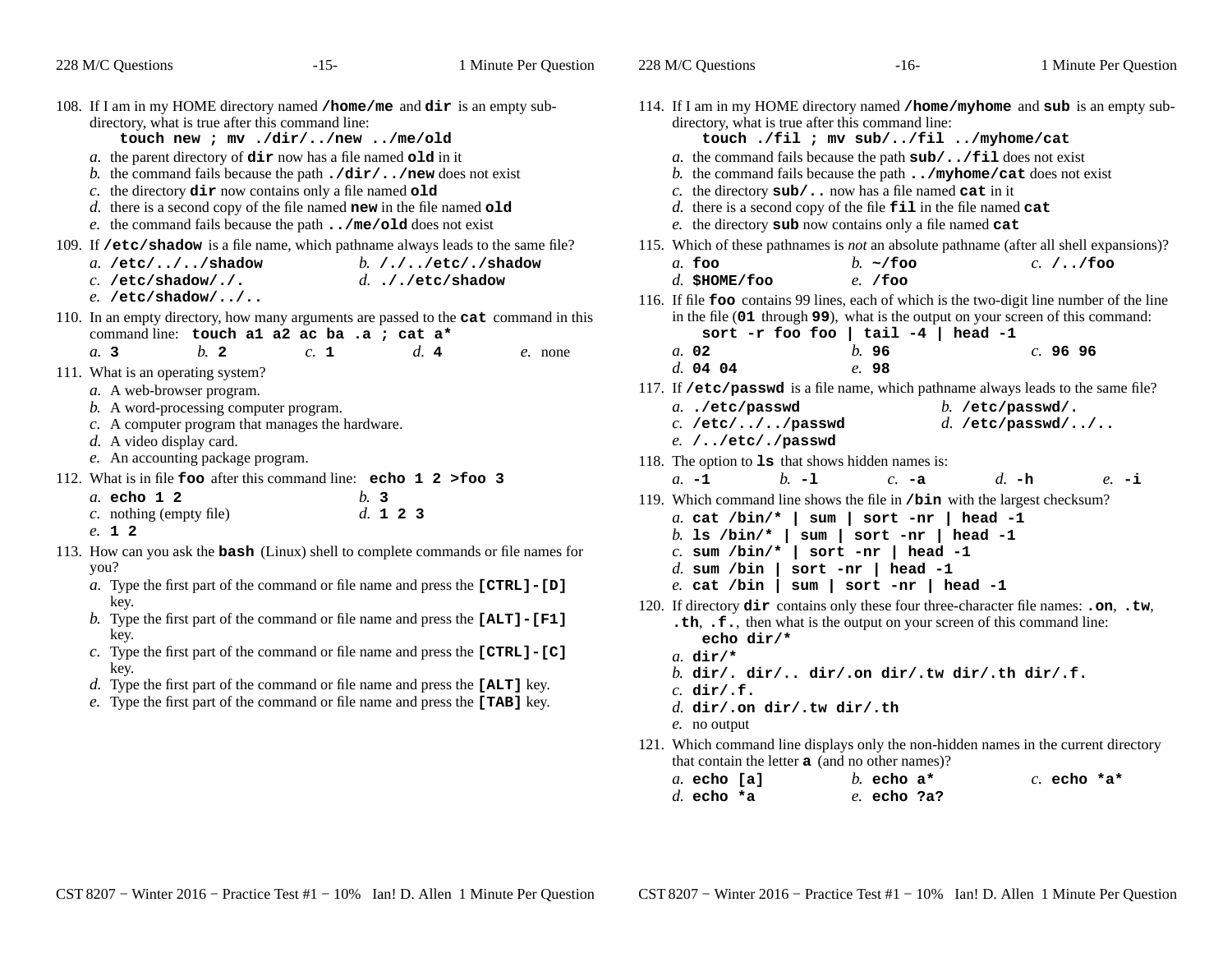| 228 M/C Questions                                                                                                                                                                                                                                                        | $-17-$                                                                                                                                                                                                                                                                                             | 1 Minute Per Question                                                                                                 | 228 M/C Questions                                                                                                                                                                                                                                                                                                                                            | $-18-$                                                                                                                                                                                                                                    | 1 Minute Per Question                                                                                        |  |  |  |
|--------------------------------------------------------------------------------------------------------------------------------------------------------------------------------------------------------------------------------------------------------------------------|----------------------------------------------------------------------------------------------------------------------------------------------------------------------------------------------------------------------------------------------------------------------------------------------------|-----------------------------------------------------------------------------------------------------------------------|--------------------------------------------------------------------------------------------------------------------------------------------------------------------------------------------------------------------------------------------------------------------------------------------------------------------------------------------------------------|-------------------------------------------------------------------------------------------------------------------------------------------------------------------------------------------------------------------------------------------|--------------------------------------------------------------------------------------------------------------|--|--|--|
| 122. What would you see if you typed this command: cat /foo<br>$b$ . The contents of your directory named $\epsilon$ oo                                                                                                                                                  | a. The contents of the file <b>foo</b> located in the parent directory<br>c. The contents of the file <b>foo</b> located in the ROOT directory<br>$d$ . The contents of your subdirectory named $f$ oo<br>e. The contents of the file foo located in your HOME directory                           |                                                                                                                       | in file $\sqrt{\sigma}$ after this command line:<br>b.50<br>a.80<br>132. In an empty directory, how many words are in file out after this command line:<br>touch $a$ ; 1s >out                                                                                                                                                                               | cat /a /b >/c ; sort /c >/c ; sort /c /a /b >/c<br>c. 160                                                                                                                                                                                 | 131. If file /a contains 30 lines, and file /b contains 50 lines, then how many lines are<br>d.30<br>e. 0    |  |  |  |
| 123. How many words are in file out after this command line:<br>echo one >two >three >out<br>$h_{\cdot}$ 1<br>a.3                                                                                                                                                        | c.2                                                                                                                                                                                                                                                                                                | d.4<br>$e$ . 0                                                                                                        | b. 1<br>a.3<br>133. What is the output of this command line in an empty directory:                                                                                                                                                                                                                                                                           | c.4<br>touch .a .b .c ; echo [.]*                                                                                                                                                                                                         | $d. \, \, \mathbf{0}$<br>e. 2                                                                                |  |  |  |
| 124. If file a contains 20 lines, and file b contains 30 lines, then how many lines are in<br>file out after this command line:<br>$b. \, o$<br>a.30<br>125. In a manual page SYNOPSIS section, ellipsis (three dots) $(\ldots)$ mean:                                   | cat a $b > c$ ; head $c > c$ ; sort a $b c > out$<br>c.50                                                                                                                                                                                                                                          | d. 60<br>e. 100                                                                                                       | a. no output<br>$b. 1 \cdot 1$ *<br>$c.$ .a.b.c<br>$d. \ldots .a. b. c$                                                                                                                                                                                                                                                                                      | e. an error message from echo saying $[ . ] *$ does not exist                                                                                                                                                                             |                                                                                                              |  |  |  |
| <i>a</i> . something that is repeated<br>$c$ . no special meaning<br>e. the parent directory                                                                                                                                                                             |                                                                                                                                                                                                                                                                                                    | b. a hidden directory<br>d. something that is optional                                                                | 134. How many arguments does the shell pass to this echo command:<br>b.3<br>a <sub>2</sub>                                                                                                                                                                                                                                                                   | echo one two three >four five<br>c. 6                                                                                                                                                                                                     | d.4<br>e. 5                                                                                                  |  |  |  |
| 126. If /etc/passwd is a file name, which pathname always leads to the same file?<br>$b.$ /etc//passwd<br>a. /etc/etc//passwd<br>C. /./etc/./passwd<br>$d.$ ./etc/passwd<br>e. /etc/passwd/.                                                                             |                                                                                                                                                                                                                                                                                                    |                                                                                                                       | 135. If I am in directory /home/me and mt is an empty sub-directory, what is true<br>after this command line: touch ./foo ; mv mt//foo mt//bar<br>a. there is a second copy of the file $\bf{f}$ oo in the file named bar<br>b. the command fails because the path $m t / \cdot$ . / foo does not exist                                                      |                                                                                                                                                                                                                                           |                                                                                                              |  |  |  |
| 127. In the output of the command $\text{ls}$ -a, a dot (period) that <i>begins</i> a name signifies<br>what?<br>a. A name with an unprintable character.<br>$b$ . A current file.<br>c. A name that is hidden.<br>d. The parent directory.<br>e. The current directory. |                                                                                                                                                                                                                                                                                                    |                                                                                                                       | in each matched pathname?<br>a. exactly two<br>d. one, two, or more                                                                                                                                                                                                                                                                                          | c. the directory $\ldots$ /me now contains a file named bar<br>$d.$ the directory $m$ t now contains only a file named bar<br>e. the command fails because the path $m/t$ /bar does not exist<br>$b$ . zero, one, or two<br>e. one or two | 136. If a shell token with a GLOB pattern contains two slashes, how many slashes can be<br>$c$ . two or more |  |  |  |
| a. 8<br>$h$ , 88                                                                                                                                                                                                                                                         | in the file (1 through 9), what is the output on your screen of this command:<br>sort nine nine $ $ tail -3 $ $ head -1<br>c. 1                                                                                                                                                                    | 128. If file nine contains 9 lines, each of which is the one-digit line number of the line<br>$d_{\rm c}$ 2 2<br>e. 9 | 137. What is the output on your screen after this command line:<br>echo hi >ls ; cat $ls$ > wc<br>$a$ . hi<br>$c.$ 1s                                                                                                                                                                                                                                        | d. 1 1 3                                                                                                                                                                                                                                  | <i>b</i> . no output on screen                                                                               |  |  |  |
| 129. What is the result of this exact command line: cat /foo bar<br>a. file $/$ foo will be copied to bar                                                                                                                                                                | b. the names of the pathnames $/$ foo and bar will be displayed<br>c. the contents of the files $/$ foo and bar will be displayed<br>$d.$ the two text strings / foo and bar will be displayed<br>e. all the files under directory / $\textbf{foo}$ with the name $\textbf{bar}$ will be displayed |                                                                                                                       | e. 1 1 2<br>138. If cow is a sub-directory that contains only the file dog, what happens after this<br>command: mv cow/dog cow/././cat<br>$a$ . the directory cow now contains only a file named cat<br>b. the command fails because the name $cat$ does not exist<br>c. the command fails because the name $\text{row}/\cdot$ / $\text{cat}$ does not exist |                                                                                                                                                                                                                                           |                                                                                                              |  |  |  |
| 130. How many lines are in file out after this command line:<br>date >wc >cat >out<br>a, 0, 0, 0<br>d. 1629                                                                                                                                                              | b <sub>2</sub><br>e. 1                                                                                                                                                                                                                                                                             | c. 0                                                                                                                  | $d$ . the directory <b>cow</b> is now empty                                                                                                                                                                                                                                                                                                                  | e. there is a second copy of the file dog in the file named cat                                                                                                                                                                           |                                                                                                              |  |  |  |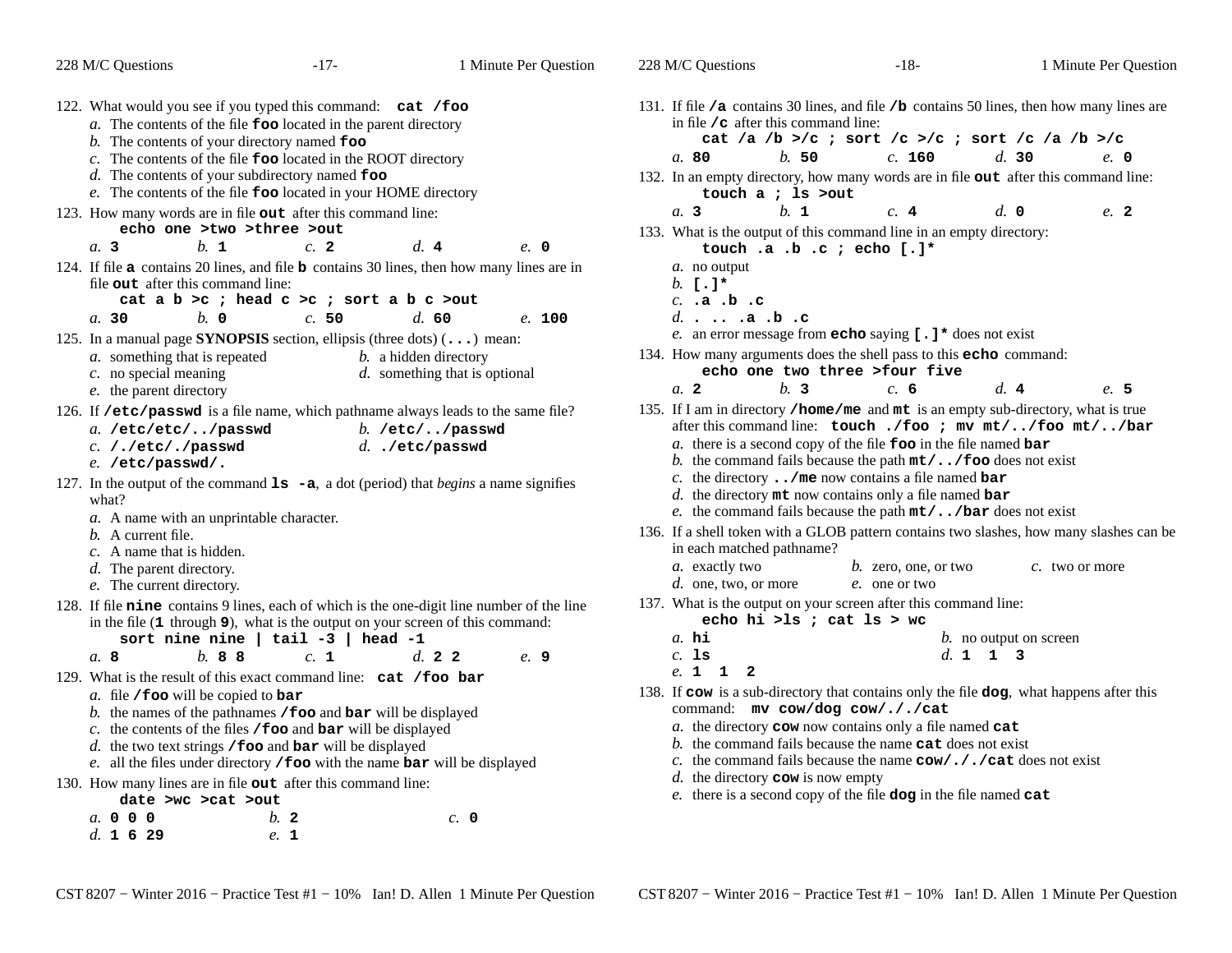| 228 M/C Questions                                                                                                                                                                                                                                                                        | $-19-$                                                                                                                                                                                                                                                                                                                                                      | 1 Minute Per Question                                                                                        | 228 M/C Questions                                                                                                                                                                                                      | $-20-$                                                                                                          | 1 Minute Per Question                                                                                     |
|------------------------------------------------------------------------------------------------------------------------------------------------------------------------------------------------------------------------------------------------------------------------------------------|-------------------------------------------------------------------------------------------------------------------------------------------------------------------------------------------------------------------------------------------------------------------------------------------------------------------------------------------------------------|--------------------------------------------------------------------------------------------------------------|------------------------------------------------------------------------------------------------------------------------------------------------------------------------------------------------------------------------|-----------------------------------------------------------------------------------------------------------------|-----------------------------------------------------------------------------------------------------------|
| 139. If foo is a sub-directory that contains only the file bar, what happens after this<br>command: mv./foo/bar foo//me<br>d. the directory $\textbf{foo}$ is now empty                                                                                                                  | a. the directory <b>foo</b> now contains only a file named me<br>b. the command fails because the name $\cdot$ / foo/bar does not exist<br>c. there is a second copy of the file $bar$ in the file named me<br>e. the command fails because the name me does not exist                                                                                      |                                                                                                              | make this configuration change:<br>a. set the seconds between keepalives to 55<br>b. log in using your Blackboard userid<br>c. use your student number as your password<br>e. use your ACSIS password as your password | d. your password will not echo on your screen as you type                                                       | 146. To prevent disconnections when using the Windows version of PuTTY, you should                        |
| 140. How many lines are in the file out after this command line:                                                                                                                                                                                                                         | echo hi >x; echo ho >>x; cat x x x >out                                                                                                                                                                                                                                                                                                                     |                                                                                                              | 147. Which command below is the best way to find a line containing a question mark<br>(?) in the file /etc/passwd?                                                                                                     |                                                                                                                 |                                                                                                           |
| b.3<br>a. 1<br>141. If pig is a sub-directory that contains only the file dog, what happens after this<br>command: mv pig/dog pig/././cat                                                                                                                                                | c. 6                                                                                                                                                                                                                                                                                                                                                        | d.2<br>e. 0                                                                                                  | a. grep './?' /etc/passwd<br>c. search '?' /etc/passwd<br>e. grep /etc/passwd '?'                                                                                                                                      |                                                                                                                 | b. find $'$ ?' /etc/passwd<br>d. grep $\cdot$ ?' /etc/passwd                                              |
| b. the directory $\vec{p}$ is now empty<br>142. What does <i>quoting</i> mean on a shell command line?                                                                                                                                                                                   | $a$ . the directory $\pi$ ig now contains only a file named cat<br>c. the command fails because the name <b>cat</b> does not exist<br>d. the command fails because the name $\pi g / \pi / \pi a t$ does not exist<br>$e$ . there is a second copy of the file named $d$ og in the file named $cat$<br>a. typing a "control" character using the [CTRL] key |                                                                                                              | $b$ . 2<br>a.4<br>149. What is in the file $bar$ after this command line:<br><i>a</i> . nothing (empty file)<br>$c.$ hi followed by ho                                                                                 | command line: touch al a2 ba ca ; cat a*<br>c. 1<br>echo hi >x ; echo ho >x ; mv x y >bar<br>$b.$ ho<br>$d.$ hi | 148. In an empty directory, how many arguments are passed to the cat command in this<br>$d.$ none<br>e. 3 |
| b. using a leading tilde (" $\sim$ ") on a pathname to mean your HOME directory<br>c. setting the PS1 variable to be your shell prompt<br>d. using more than one pathname argument to a command, e.g. $rm \, a \, b \, c$<br>e. turning off the special meaning of shell meta-characters |                                                                                                                                                                                                                                                                                                                                                             |                                                                                                              | e. no such file (nonexistent)<br>150. In an empty directory, how many words are in file out after this command line:<br>echo hi >a ; ls >out<br>$h1$ 3<br>a, 0                                                         | c.4                                                                                                             | d.2<br>e. 1                                                                                               |
| b. 1 1<br>a. 9                                                                                                                                                                                                                                                                           | the file $(1$ through $9$ ), what is the output on your screen of this command:<br>sort foo foo   tail $-5$   head $-1$<br>c.55                                                                                                                                                                                                                             | 143. If file foo contains 9 lines, each of which is the one-digit line number of the line in<br>d. 1<br>e. 7 | echo dir/???                                                                                                                                                                                                           | .a*, then what is the output on your screen of this command line:<br>$a.$ dir/.aa dir/.ab dir/.a? dir/.a*       | 151. If directory dir contains these four three-character file names: .aa, .ab, .a?,                      |
| 144. The output of the tree command is:<br>a. the tree of users logged in to the system<br>c. the tree of files under your HOME directory<br>$d.$ a recursive list of users logged in to the system<br>e. the tree of files under the ROOT directory                                     | b. an indented, recursive list of directories and their contents                                                                                                                                                                                                                                                                                            |                                                                                                              | $b.$ dir/???<br>$c.$ dir/.a?<br>$d.$ dir/.aa dir/.ab<br>$e$ . no output<br>152. In an empty directory, what is the output on your screen after this command line:<br>1s 2>/dev/null nosuchfile                         |                                                                                                                 |                                                                                                           |
| 145. How do I search for the string foo in the text display output from the man<br>command?<br>$a. /$ foo<br>$c.$ @foo<br>e. select " <b>Search</b> " in the menu                                                                                                                        |                                                                                                                                                                                                                                                                                                                                                             | $b.$ search foo<br>$d.$ find foo                                                                             | $c$ . no output<br>e. nosuchfile<br>153. In an empty directory, how many words are in file pig after this command line:                                                                                                | a. 1s: /dev/null: No such file or directory<br>$d.$ ls: nosuchfile: No such file or directory                   | $b$ . 1s: 2>/dev/null nosuchfile: No such file or directory                                               |
|                                                                                                                                                                                                                                                                                          |                                                                                                                                                                                                                                                                                                                                                             |                                                                                                              | touch pig pig ; ls >pig                                                                                                                                                                                                |                                                                                                                 |                                                                                                           |

 *b.* **<sup>4</sup>** *c.* **<sup>0</sup>** *d.* **<sup>3</sup>** *e.* **<sup>2</sup>** *a.* **<sup>1</sup>**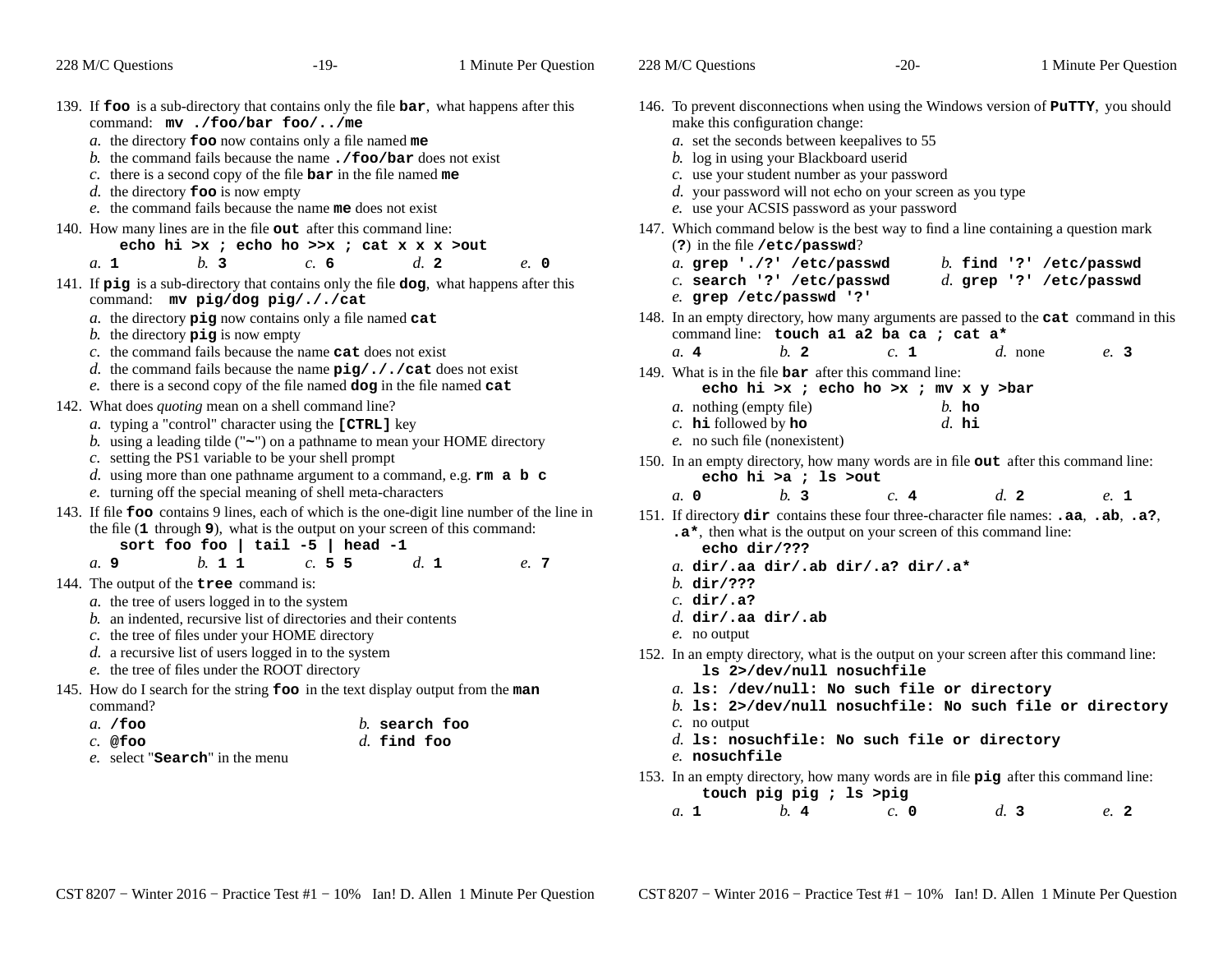| 228 M/C Questions                                                                                                                                                                                                                                                                                                                                                                    | $-21-$                                                                                                                                                                                                                                                                                                                                                     | 1 Minute Per Question | 228 M/C Questions                                                                                                                                              | $-22-$                                                                                                                                                                                                                                | 1 Minute Per Question                                                                                                                               |
|--------------------------------------------------------------------------------------------------------------------------------------------------------------------------------------------------------------------------------------------------------------------------------------------------------------------------------------------------------------------------------------|------------------------------------------------------------------------------------------------------------------------------------------------------------------------------------------------------------------------------------------------------------------------------------------------------------------------------------------------------------|-----------------------|----------------------------------------------------------------------------------------------------------------------------------------------------------------|---------------------------------------------------------------------------------------------------------------------------------------------------------------------------------------------------------------------------------------|-----------------------------------------------------------------------------------------------------------------------------------------------------|
| 154. How many lines are in the file <b>bar</b> after this command line:<br>b.2<br>a.4<br>155. The output of the <b>find</b> command is:<br>a. finds lines in a file matching a pattern<br>$b$ . a recursive list of users logged in to the system<br>c. finds patterns in a file corresponding to lines<br>$d.$ a recursive list of pathnames<br>e. account names matching a pattern | echo hi >x ; echo ho >>x ; cat x >bar<br>$c. \; 0$                                                                                                                                                                                                                                                                                                         | $d_{\rm c}$ 6<br>e. 1 | echo cow/*<br>$a.$ cow/.B.<br>$b.$ cow/*<br>$c.$ COW/. AA COW/. A1 COW/. BB<br>$e$ . no output<br>164. What is the output on your screen of this command line: | .BB, .B., then what is the output on your screen of this command line:<br>d. $\texttt{cow/.AA}$ $\texttt{cow/.A1}$ $\texttt{cow/.BB}$ $\texttt{cow/.B.}$                                                                              | 163. If directory cow contains only these four three-character file names: .AA, .A1,                                                                |
| 156. If I am in directory /home/me and mt is an empty sub-directory, what is true<br>after this command line:<br>c. the directory $m_t$ is still empty                                                                                                                                                                                                                               | touch ./mt/foo ; mv mt/./foo mt///me/./y<br>a. there is a second copy of the file $\mathbf{f}$ too in the file named $\mathbf{y}$<br>b. the command fails because the path $m t / \ldots / \ldots$ /me does not exist<br>d. the command fails because the path $m t / .$ / foo does not exist<br>e. the directory $m$ t now contains only a file named $y$ |                       | a. pig followed by cow<br>$c.$ pig<br>e. an error message<br>b.9<br>a. 6                                                                                       | echo pig >one ; echo cow   head -2 one<br>$b$ . cow<br>the file (1 through 9), what is the output on your screen of this command:<br>cat foo foo   cat   tail $-4$   head $-1$<br>c.7                                                 | $d.$ cow followed by $\pi$ ig<br>165. If file <b>foo</b> contains 9 lines, each of which is the one-digit line number of the line in<br>d.8<br>e. 5 |
| 157. What is the output of this command line in an empty directory:<br>a. .a .b .c<br>$b.$ 123.a.b.c<br>$c. \ldots .a. b. c$<br>$e. 37*$                                                                                                                                                                                                                                             | touch 1 2 3 .a .b .c ; echo .??*<br>d. an error message from echo saying $.22*$ does not exist                                                                                                                                                                                                                                                             |                       | 166. In an empty directory, how many lines are in file out after this command line:<br>$b. \, o$<br>a. 2                                                       | 1s. nosuchfile 2>out<br>c.3<br>command: mv pig/dog pig/././cat<br>a. the command fails because the name $\pi y / \pi / \pi$ cat does not exist<br>b. the directory $\pi$ ig now contains only a file named cat                        | $d_{\mathbf{1}}$<br>e.4<br>167. If pig is a sub-directory that contains only the file dog, what happens after this                                  |
| 158. Which command line does <i>not</i> show any lines from inside the file <b>bat</b> ?<br>a. less bat<br>$d.$ head bat                                                                                                                                                                                                                                                             | $b$ . tail bat<br>e. sort bat                                                                                                                                                                                                                                                                                                                              | $c.$ Is bat           | c. the directory $\vec{p}$ is now empty                                                                                                                        | $d.$ there is a second copy of the file dog in the file named cat<br>e. the command fails because the name <b>cat</b> does not exist                                                                                                  |                                                                                                                                                     |
| 159. If my current directory is /1ib, which of these pathnames is equivalent to the file<br>name $/lib/foo?$<br>$a.$ ./lib/foo<br>$d.$ ./foo                                                                                                                                                                                                                                         | $b.$ /foo<br>$e.$ /foo                                                                                                                                                                                                                                                                                                                                     | $c.$ /lib/foo/.       | c after this command line:<br>a, 0<br>$b.$ 12                                                                                                                  | cat a a >c; head $b \gg a$ ; cat c $b \gt c a$<br>c. 10                                                                                                                                                                               | 168. If file a contains 2 lines, and file b contains 3 lines, then how many lines are in file<br>d.8<br>e. 7                                        |
| 160. Given the pathname $a/b/c$ , the <i>basename</i> of this pathname is:<br>b. b/c<br>a. $a/b$                                                                                                                                                                                                                                                                                     | c. a                                                                                                                                                                                                                                                                                                                                                       | $d.$ b<br>$e$ . c     | 169. If I am in my HOME directory named /home/ian and mt is an empty sub-                                                                                      | directory, what is true after this command line:<br>touch /ian/cat ; cp ./mt//cat ./mt//dog                                                                                                                                           |                                                                                                                                                     |
| 161. In which section of the manual do you find standard commands?<br>a. 2<br>b.1<br>162. If my current directory is /home, which of these pathnames is equivalent to the<br>pathname /home/a/b/c?<br>$a.$ /home/a/b/c<br>$c.$ ./home/a/b/c<br>e/home/b/c                                                                                                                            | c. 3<br>b. $/a/b/c$<br>$d.$ ./a/b/c                                                                                                                                                                                                                                                                                                                        | d.8<br>e. 4           | c. the directory $m$ t is still empty<br>e. the directory mt now contains two files                                                                            | a. the command fails because the path $\cdot$ / $\text{mt}/\cdot \cdot$ / $\text{cat}$ does not exist<br>b. the file named $\texttt{cat}$ is now renamed to $\texttt{dog}$<br>$d.$ the directory $m$ t now has a file named dog in it |                                                                                                                                                     |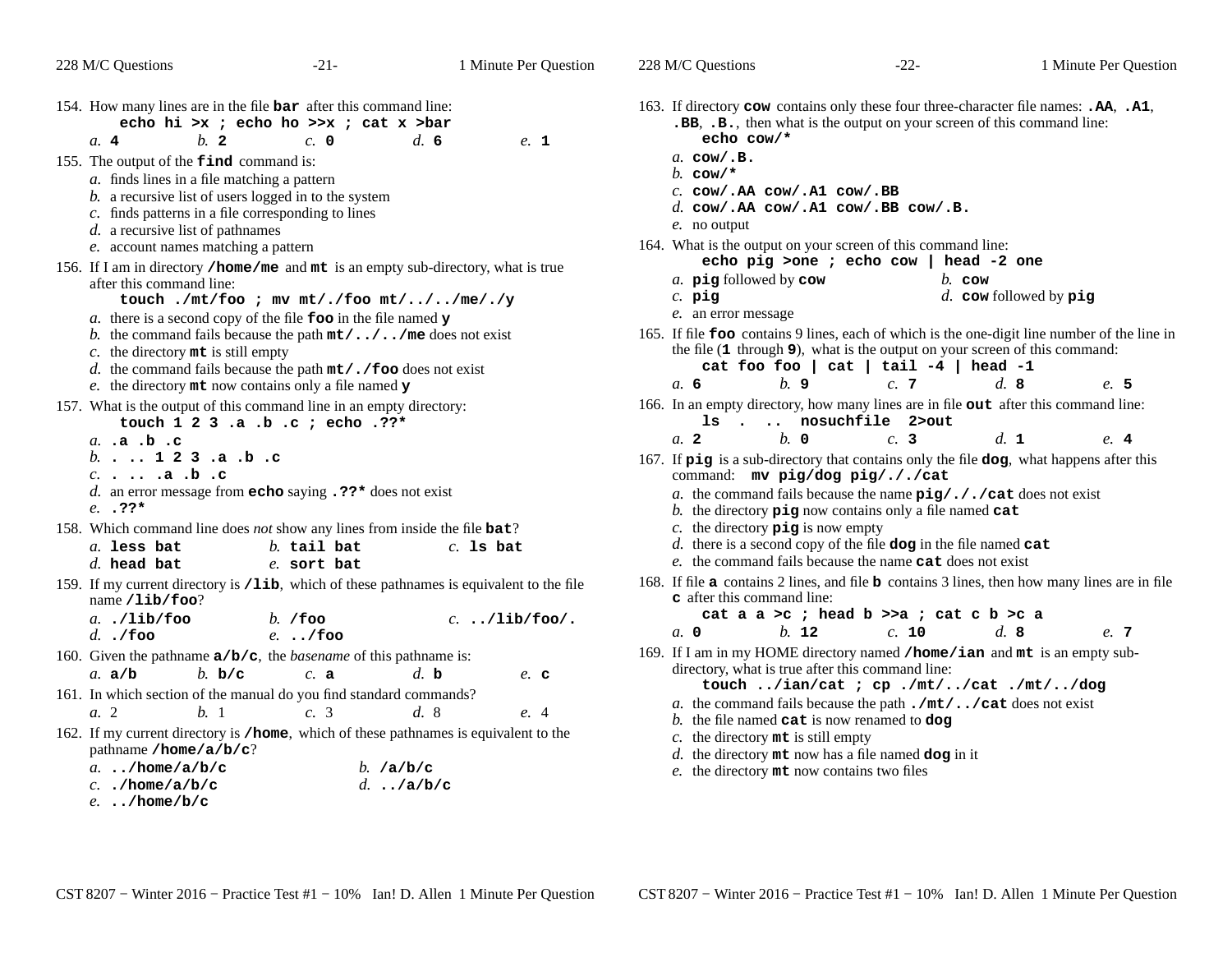228 M/C Questions

228 M/C Questions $-23-$  1 Minute Per Question 170. If **foo** is a sub-directory that contains only the file **bar**, what happens after this command: **mv foo/./bar foo/././me** *a.* the command fails because the name **foo/./bar** does not exist *b.* there is a second copy of the file **bar** in the file named **me** *c.* the command fails because the name **me** does not exist *d.* the directory **foo** is now empty *e.* the directory **foo** now contains only a file named **me** 171. To make the **bash** shell complete commands or file names, you type the first part of the command or file name and then press this key:*a.* **[ALT]** *b.* **[CTRL]-[D]** *c.* **[CTRL]-[C]** *d.* **[ALT]-[F1]** *e.* **[TAB]** 172. Which command line displays the contents of the Unix **passwd** file one page at a time? *a.* **cat /etc/passwd less** *b.* **cat less | /etc/passwd** *c.* **/etc/passwd cat less** *d.* **/etc/passwd | less** *e.* **less /etc/passwd** 173. Which of these statements is true? *a.* Unix commands can be entered in upper-case or lower-case letters; they areequivalent. *b.* To delete a word from the shell command line, type [CTRL]-[D]*c.* Unix commands must be entered in lower-case letters. *d.* To erase an entire line of typing, type [CTRL]-[D]. *e.* To indicate End-of-File (no more input), type [CTRL]-[C]. 174. What is the correct syntax to redirect both standard output and standard error intothe same output file? *a.* **date 1>out 2>1** *b.* **date 2>1 >out** *c.* **date >out 2>&1** *d.* **date 1>out 2>out** *e.* **date 2>&1 >out** 175. If **/etc/passwd** is a file name, which pathname always leads to the same file? *a.***/./../etc/./passwd**

| a. $/$ . $/$ /etc/./passwd | b. $/etc/$ $/$ $/$ passwd |
|----------------------------|---------------------------|
| $c.$ ././etc/passwd        | d. /etc/passwd//          |
| $e.$ /etc/passwd/./.       |                           |

176. Which of the following commands will leave **file1** non-empty?

| a. head file1 > file1 | b. sort file1 > file1 |  |  |
|-----------------------|-----------------------|--|--|
| .                     | ----<br>--- -         |  |  |

- *c.* **tail file1 > file1** *d.* **wc file1 > file1**
	- *e.* **cat file1 > file1**
- 177. What is the result of this exact command line: **ls /foo bar**
	- *a.* the contents of the files **/foo** and **bar** will be displayed
	- *b.* all the files under directory **/foo** with the name **bar** will be displayed
	- *c.* the names of the pathnames **/foo** and **bar** will be displayed
	- *d.* the two text strings **/foo** and **bar** will be displayed
	- *e.* file **/foo** will be copied to **bar**
- 178. If <sup>I</sup> am in directory **/home/me** and **mt** is an empty sub-directory, what is true after this command line: **touch foo ; mkdir bar ; mv foo mt/bar**
	- *a.* the command fails because **mt/bar** is not a directory
	- *b.* the directory **mt** now contains a file named **foo**
	- *c.* the directory **mt** is still empty
	- *d.* the directory **bar** now contains a file named **foo**
	- *e.* the directory **mt** now contains a file named **bar**
- 179. In <sup>a</sup> directory that contains only the file **foo**, what happens after this command: **mv foo bar**
	- *a.* the command fails because the name **bar** does not exist
	- *b.* there is only the file named **bar** in the directory now
	- *c.* an empty file named **bar** is created
	- *d.* the command fails because **bar** is not a directory
	- *e.* there is a copy of the file named **foo** in the file named **bar**
- 180. In the output of the command **ls -a**, the one-character name **.** signifies what?
	- *a.* A name with an unprintable character.
	- *b.* The parent directory.
	- *c.* The ROOT directory.
	- *d.* A current file.
	- *e.* The current directory.
- 181. If my current working directory is **/home**, and my HOME directory is **/home/me**, which command copies the password file into my HOME directoryunder the name **foo**?
	- *a.* **cp ./me/../etc/passwd ../home/me/foo**
	- *b.* **cp ../../etc/passwd /me/foo**
	- *c.* **cp me/../../etc/passwd me/foo**
	- *d.* **cp ../etc/passwd ../me/foo**
	- *e.* **cp ../home/me/../etc/passwd ./me/./foo**
- 182. What is the absolute pathname of the Unix/Linux password (account) file?
	- $c.$  /lib/passwd *a.* **/etc/passwd***b.* **/usr/passwd** *c.* **/lib/passwd**
	- *d.* **/bin/passwd***e.* **/var/passwd**
- 183. What is the output on your screen of this command line: **echo pig >one ; echo bat | tail one**
	- *a.* **bat**
		- **t** followed by **pig** *b.* an error message *d.* **bat**
	- *c.* **pig***e.* **pig** followed by **bat**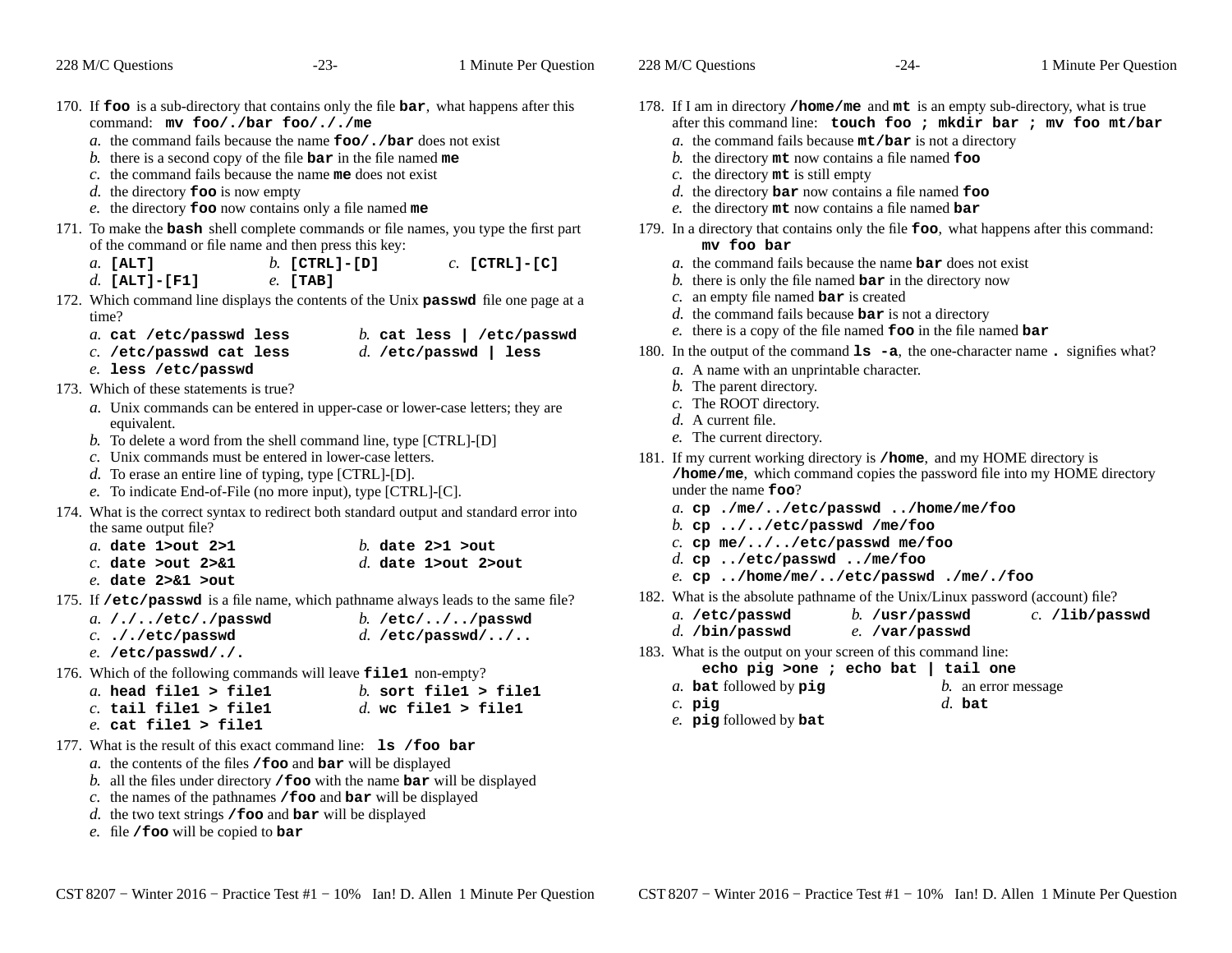| 228 M/C Questions                                                                                                                                                                                                                                                                                                                                                                                                                                                                                                                                                                                                                                                                                                                                                                                                                                                               | -25-                                                                                                                                                                                                                                                                                                                                                                                                                                                                                                                                                                                                                                                                                                                                                                                                                                                                                                                                     | 1 Minute Per Question                             | 228 M/C Questions                                                                                                                                                                                                                                                                                                                                                                                                                                                                                        | -26-                                                                                                                                                                                                                                                                                                                                                                                                                                                                                                                                                                                                                                                                                                                                                                                                                                                                                                                                                                                                                                                | 1 Minute Per Question                                                                                                                                                                      |
|---------------------------------------------------------------------------------------------------------------------------------------------------------------------------------------------------------------------------------------------------------------------------------------------------------------------------------------------------------------------------------------------------------------------------------------------------------------------------------------------------------------------------------------------------------------------------------------------------------------------------------------------------------------------------------------------------------------------------------------------------------------------------------------------------------------------------------------------------------------------------------|------------------------------------------------------------------------------------------------------------------------------------------------------------------------------------------------------------------------------------------------------------------------------------------------------------------------------------------------------------------------------------------------------------------------------------------------------------------------------------------------------------------------------------------------------------------------------------------------------------------------------------------------------------------------------------------------------------------------------------------------------------------------------------------------------------------------------------------------------------------------------------------------------------------------------------------|---------------------------------------------------|----------------------------------------------------------------------------------------------------------------------------------------------------------------------------------------------------------------------------------------------------------------------------------------------------------------------------------------------------------------------------------------------------------------------------------------------------------------------------------------------------------|-----------------------------------------------------------------------------------------------------------------------------------------------------------------------------------------------------------------------------------------------------------------------------------------------------------------------------------------------------------------------------------------------------------------------------------------------------------------------------------------------------------------------------------------------------------------------------------------------------------------------------------------------------------------------------------------------------------------------------------------------------------------------------------------------------------------------------------------------------------------------------------------------------------------------------------------------------------------------------------------------------------------------------------------------------|--------------------------------------------------------------------------------------------------------------------------------------------------------------------------------------------|
| 184. In a directory containing one file named dog, what is the output on your screen<br>after this command line: 1>/dev/null 1s *<br>$a.$ dog<br>b. Is: $*$ : No such file or directory                                                                                                                                                                                                                                                                                                                                                                                                                                                                                                                                                                                                                                                                                         |                                                                                                                                                                                                                                                                                                                                                                                                                                                                                                                                                                                                                                                                                                                                                                                                                                                                                                                                          |                                                   | are in file cat after this command line:<br>b. 40<br>a.50                                                                                                                                                                                                                                                                                                                                                                                                                                                | 191. If file $x$ contains ten lines, and file $y$ contains twenty lines, then how many lines<br>sort $x y > z$ ; tail -5 $x > x$ ; sort $x y z > cat$<br>c. 0                                                                                                                                                                                                                                                                                                                                                                                                                                                                                                                                                                                                                                                                                                                                                                                                                                                                                       | d.55<br>e. 60                                                                                                                                                                              |
| d. no output<br>$e. *$                                                                                                                                                                                                                                                                                                                                                                                                                                                                                                                                                                                                                                                                                                                                                                                                                                                          | $c.$ bash: 1>/dev/null: command not found                                                                                                                                                                                                                                                                                                                                                                                                                                                                                                                                                                                                                                                                                                                                                                                                                                                                                                |                                                   | $a.$ 1s $-p$                                                                                                                                                                                                                                                                                                                                                                                                                                                                                             | 192. What command displays the sizes of files in the current directory?<br>$b.$ 1s $-1$                                                                                                                                                                                                                                                                                                                                                                                                                                                                                                                                                                                                                                                                                                                                                                                                                                                                                                                                                             | $c.$ ps $-S$                                                                                                                                                                               |
| 185. To change your own account password, use this exact command line:<br>$a.$ \$ passwd<br>$b.$ \$ passwd cst8207<br>$c.$ \$ passwd options LOGIN<br>$d.$ \$ passwd root<br>$e.$ \$ passwd cst8207.idallen.ca<br>186. If file / <b>a</b> contains 30 lines, and file / <b>b</b> contains 50 lines, then how many lines are<br>a.50<br>b.30<br>187. If I am in my HOME directory named /home/me and x is an empty sub-<br>directory, what is true after this command line:<br>c. the directory $x$ is still empty<br>d. the directory $x$ now contains only a file named $y$<br>188. In an empty directory, how many arguments are passed to the wc command in this<br>b.4<br>a. 2<br>189. Which of these statements is true?<br>190. In an empty directory, what is the output on your screen after this command line:<br>1s out 2>/dev/null<br>a. out<br><i>b</i> . no output | output on your screen by this command line: $cat /a$<br>c.80<br>touch ./x/fil ; mv x/./fil x///me/./y<br>a. there is a second copy of the file $\pm i \mathbf{1}$ in the file named $\mathbf y$<br>b. the command fails because the path $x /  / $ me does not exist<br>e. the command fails because the path $x/$ . / fill does not exist<br>command line: date >o1 ; touch a1 b2 out >o1 ; wc o*<br>c.5<br>$a$ . The $\text{file}$ command creates a new, empty file in the current directory<br>b. To erase an entire line of typing, type [ALT] - [DELETE].<br>c. Command apropos is an exact synonym for command man.<br>d. To interrupt a Unix process from the keyboard, type $[CFRL] - [D]$ .<br>e. To indicate End-of-File (no more input) to a program, type $[CTRL] - [D]$ .<br>$c.$ ls: out: No such file or directory<br>$d.$ ls: /dev/null: No such file or directory<br>e. 1s: out 2>/dev/null: No such file or directory | sort /b<br>$d. \, \circ$<br>e. 20<br>d. 1<br>e. 3 | d. cat $-s$<br>$h - i$<br>$a. -1$<br>a. cp /etc/passwd /me/foo<br>b. cp $\ldots$ //etc/passwd /me/foo<br>$c.$ cp /etc/passwd ./me/foo<br>pathname $/\text{usr}/\textbf{x}/\textbf{y}/\textbf{z}$ ?<br>a $/usr/x/y/z$<br>d. $/x/y/z$<br>a. no output<br>$c.$ dog<br>e. nosuchfile<br>b. 88<br>a. 1<br>a. cd /home<br>$d.$ cd<br>a. The current directory.<br>b. A file or directory with double links.<br>c. The parent directory.<br>$d.$ It begins every name that is hidden.<br>e. The ROOT directory. | $e.$ ps $-1$<br>193. The option to 1s that shows which names are directories is:<br>$c. -a$<br>194. If my current directory is /home, and my HOME directory is /home/me, which<br>command copies the password file into my HOME directory under the name foo?<br>$d.$ cp ./me//etc/passwd /home/me/foo<br>e. cp /home/me//etc/passwd ./me/./foo<br>195. If my current directory is /usr, which of these pathnames is equivalent to the<br>b/usr/y/z<br>$e.$ /x/y/z<br>196. In a directory containing one file named dog, what is the output on your screen<br>after this command line: 2>/dev/null ls nosuchfile<br>b. Is: nosuchfile: No such file or directory<br>d. bash: $2$ >/dev/null: command not found<br>the file (1 through 9), what is the output on your screen of this command:<br>sort foo foo   tail $-2$   head $-1$<br>c. 22<br>198. Which of these commands always returns you to your account HOME directory?<br>$b.$ cd /home/<br>$e.$ cd $\ldots$<br>199. In the output of $1s - a$ , the two-character name . signifies what? | $d. -d$<br>$e. -1$<br>$c. \mathbf{x}/\mathbf{y}/\mathbf{z}$<br>197. If file foo contains 9 lines, each of which is the one-digit line number of the line in<br>d.8<br>e. 9<br>$c.$ cd home |
|                                                                                                                                                                                                                                                                                                                                                                                                                                                                                                                                                                                                                                                                                                                                                                                                                                                                                 |                                                                                                                                                                                                                                                                                                                                                                                                                                                                                                                                                                                                                                                                                                                                                                                                                                                                                                                                          |                                                   |                                                                                                                                                                                                                                                                                                                                                                                                                                                                                                          |                                                                                                                                                                                                                                                                                                                                                                                                                                                                                                                                                                                                                                                                                                                                                                                                                                                                                                                                                                                                                                                     |                                                                                                                                                                                            |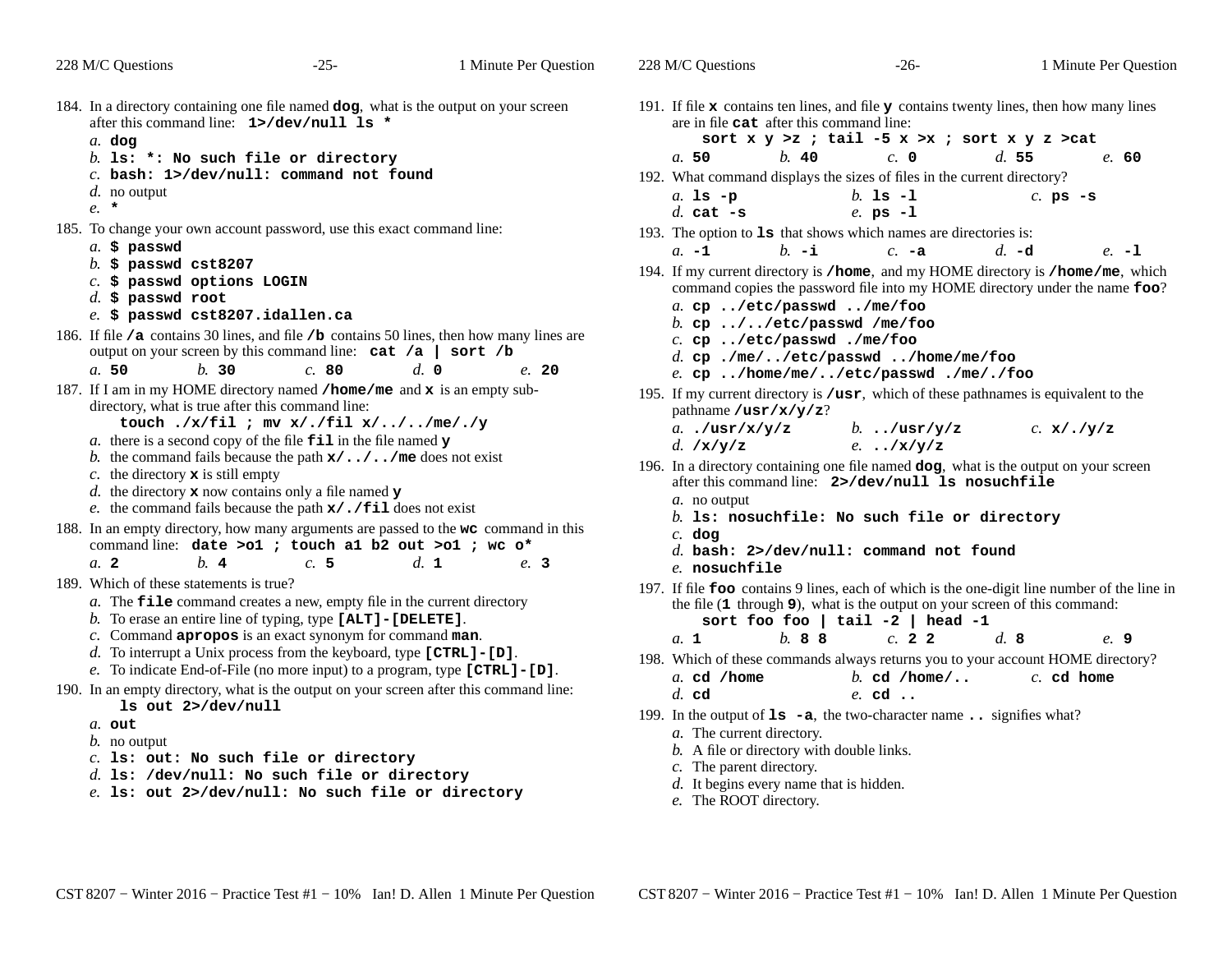|                                                                                                                                                | 228 M/C Questions                                                                                                                                                                                                                                                                                                                                                      | $-27-$               | 1 Minute Per Question                                                                                       | 228 M/C Questions                                                                                                                                                                                                                                                                                                                | $-28-$                                | 1 Minute Per Question |  |
|------------------------------------------------------------------------------------------------------------------------------------------------|------------------------------------------------------------------------------------------------------------------------------------------------------------------------------------------------------------------------------------------------------------------------------------------------------------------------------------------------------------------------|----------------------|-------------------------------------------------------------------------------------------------------------|----------------------------------------------------------------------------------------------------------------------------------------------------------------------------------------------------------------------------------------------------------------------------------------------------------------------------------|---------------------------------------|-----------------------|--|
| 200. If I am in directory /home/me and mt is an empty sub-directory, what is true<br>after this command line: touch foo ; mv ./mt//foo /me/bar |                                                                                                                                                                                                                                                                                                                                                                        |                      | 207. How many lines are in the file $bar$ after this command line:<br>echo hi >x; echo ho >>x; cat x x >bar |                                                                                                                                                                                                                                                                                                                                  |                                       |                       |  |
|                                                                                                                                                | a. the command fails because the path $\ldots$ /me/bar does not exist                                                                                                                                                                                                                                                                                                  |                      |                                                                                                             | $h$ 4<br>a, 0                                                                                                                                                                                                                                                                                                                    | c. 6                                  | d.2<br>e. 1           |  |
|                                                                                                                                                | b. there is a second copy of the file $\bf{foo}$ in the file named $\bf{bar}$<br>c. the parent directory of $m$ t now contains a file named bar                                                                                                                                                                                                                        |                      |                                                                                                             | 208. If my current directory is /etc, which of these pathnames is equivalent to the file<br>name /etc/passwd?                                                                                                                                                                                                                    |                                       |                       |  |
|                                                                                                                                                | d. the command fails because the path $\cdot/\text{mt}/\cdot \cdot$ / foo does not exist<br>e. the directory $m$ t now contains only a file named bar                                                                                                                                                                                                                  |                      |                                                                                                             | $a.$ /etc/passwd/.                                                                                                                                                                                                                                                                                                               | $b.$ /passwd                          |                       |  |
|                                                                                                                                                | 201. How many lines are in file out after this command line:                                                                                                                                                                                                                                                                                                           |                      |                                                                                                             | $c.$ ./passwd                                                                                                                                                                                                                                                                                                                    | $d.$ /passwd                          |                       |  |
|                                                                                                                                                | echo hi >dog >out >cat                                                                                                                                                                                                                                                                                                                                                 |                      |                                                                                                             | e/etc/passwd                                                                                                                                                                                                                                                                                                                     |                                       |                       |  |
|                                                                                                                                                | $b$ 2<br>a. 1                                                                                                                                                                                                                                                                                                                                                          | d.4<br>c.3           | e. 0                                                                                                        | 209. Which of the following statements is true about this command line:<br><dir c="" cat="" d<="" dir="" td=""><td></td><td></td></dir>                                                                                                                                                                                          |                                       |                       |  |
|                                                                                                                                                | 202. If foo is a sub-directory that contains only the file bar, what happens after this<br>command: mv foo/bar foo/moo<br>a. there is a second copy of the file $bar$ in the file named moo<br>$b$ . an empty file named <b>moo</b> is created<br>c. the command fails because $bar$ is not a directory<br>$d$ , the command fails because the name moo does not exist |                      |                                                                                                             | a. The command cat sees only one argument.<br>$b$ . The command cat sees two arguments.<br>$c$ . The command is always invalid.<br>d. The command $\text{dir}/\text{c}$ sees only one argument<br>e. The command $\text{dir}/c$ sees two arguments.<br>210. How do you search for the word nongraphic in the man page for $1s$ ? |                                       |                       |  |
|                                                                                                                                                | e. there is only the file named moo in the directory now                                                                                                                                                                                                                                                                                                               |                      |                                                                                                             | a. type man -k nongraphic at the shell                                                                                                                                                                                                                                                                                           |                                       |                       |  |
|                                                                                                                                                | 203. In an empty directory, how many arguments are passed to the cat command in this<br>command line: date >a1 ; touch a2 ba ca ; cat a*<br>$b$ . none<br>a. 3                                                                                                                                                                                                         | c.4<br>$d_{\cdot}$ 1 | e. 2                                                                                                        | b. type man nongraphic $\vert$ grep 1s at the shell<br>c. type man 1s at the shell, then $\Delta F$ (CTRL-F), then nongraphic<br>$d.$ type man $1s$ at the shell, then /nongraphic                                                                                                                                               |                                       |                       |  |
|                                                                                                                                                | 204. If a shell GLOB pattern fails to match anything, what happens by default? The                                                                                                                                                                                                                                                                                     |                      |                                                                                                             | e. type man 1s -nongraphic at the shell                                                                                                                                                                                                                                                                                          |                                       |                       |  |
|                                                                                                                                                | shell:                                                                                                                                                                                                                                                                                                                                                                 |                      |                                                                                                             | 211. What is the output of this command line in an empty directory:                                                                                                                                                                                                                                                              |                                       |                       |  |
|                                                                                                                                                | a. removes the pattern and passes nothing                                                                                                                                                                                                                                                                                                                              |                      |                                                                                                             |                                                                                                                                                                                                                                                                                                                                  | touch x .a .ab .cde .fghi ; echo .??* |                       |  |
|                                                                                                                                                | b. gives an error message and does not execute<br>c. gives a warning message but continues                                                                                                                                                                                                                                                                             |                      |                                                                                                             | $a. 32*$                                                                                                                                                                                                                                                                                                                         |                                       |                       |  |
|                                                                                                                                                | d. passes the pattern unchanged to the command                                                                                                                                                                                                                                                                                                                         |                      |                                                                                                             | $b.$ .cde .fghi<br>$c.$ .ab .cde .fghi                                                                                                                                                                                                                                                                                           |                                       |                       |  |
|                                                                                                                                                | e. returns the closest match to the pattern                                                                                                                                                                                                                                                                                                                            |                      |                                                                                                             | $d. \ldots .a .ab .cde .fghi$                                                                                                                                                                                                                                                                                                    |                                       |                       |  |
|                                                                                                                                                | 205. In an empty directory, what is the output on your screen after this command line:                                                                                                                                                                                                                                                                                 |                      |                                                                                                             | e. an error message from echo saying . ??* does not exist                                                                                                                                                                                                                                                                        |                                       |                       |  |
|                                                                                                                                                | 1s 1>/dev/null nosuchfile                                                                                                                                                                                                                                                                                                                                              |                      |                                                                                                             | 212. In an empty directory, what is the output on your screen after this command line:                                                                                                                                                                                                                                           |                                       |                       |  |
|                                                                                                                                                | a. 1s: 1>/dev/null nosuchfile: No such file or directory                                                                                                                                                                                                                                                                                                               |                      |                                                                                                             | date >.foo >.bar ; ls *                                                                                                                                                                                                                                                                                                          |                                       |                       |  |
|                                                                                                                                                | <i>b</i> . no output                                                                                                                                                                                                                                                                                                                                                   |                      |                                                                                                             | a. foo .bar                                                                                                                                                                                                                                                                                                                      |                                       |                       |  |
|                                                                                                                                                | $c.$ ls: nosuchfile: No such file or directory                                                                                                                                                                                                                                                                                                                         |                      |                                                                                                             | $b.$ *                                                                                                                                                                                                                                                                                                                           |                                       |                       |  |
|                                                                                                                                                | $d.$ nosuchfile                                                                                                                                                                                                                                                                                                                                                        |                      |                                                                                                             | $c.$ . foo . bar                                                                                                                                                                                                                                                                                                                 |                                       |                       |  |
|                                                                                                                                                | e. 1s: /dev/null: No such file or directory                                                                                                                                                                                                                                                                                                                            |                      |                                                                                                             | d. an error message from $\text{ls}$ saying $\star$ does not exist                                                                                                                                                                                                                                                               |                                       |                       |  |
|                                                                                                                                                | 206. What is the output of this command line in an empty directory:                                                                                                                                                                                                                                                                                                    |                      |                                                                                                             | e. no output                                                                                                                                                                                                                                                                                                                     |                                       |                       |  |
|                                                                                                                                                | touch .a .b .c ; echo .*                                                                                                                                                                                                                                                                                                                                               |                      |                                                                                                             | 213. What is the output on your screen of this command line:                                                                                                                                                                                                                                                                     |                                       |                       |  |
|                                                                                                                                                | a. an error message from $echo$ saying $.*$ does not exist                                                                                                                                                                                                                                                                                                             |                      |                                                                                                             |                                                                                                                                                                                                                                                                                                                                  | echo wc >wc ; wc wc >wc ; cat wc      |                       |  |
|                                                                                                                                                | $b. \cdot \cdot \cdot \cdot a \cdot b \cdot c$<br>$c.$ .a.b.c                                                                                                                                                                                                                                                                                                          |                      |                                                                                                             | a. 1 1 3 wc<br>$d.$ wc                                                                                                                                                                                                                                                                                                           | $b$ . no output<br>e. 1 1 2 wc        | $c. 0 0 0$ wc         |  |
|                                                                                                                                                | d. no output                                                                                                                                                                                                                                                                                                                                                           |                      |                                                                                                             |                                                                                                                                                                                                                                                                                                                                  |                                       |                       |  |
|                                                                                                                                                | $e. \cdot$ *                                                                                                                                                                                                                                                                                                                                                           |                      |                                                                                                             |                                                                                                                                                                                                                                                                                                                                  |                                       |                       |  |
|                                                                                                                                                |                                                                                                                                                                                                                                                                                                                                                                        |                      |                                                                                                             |                                                                                                                                                                                                                                                                                                                                  |                                       |                       |  |